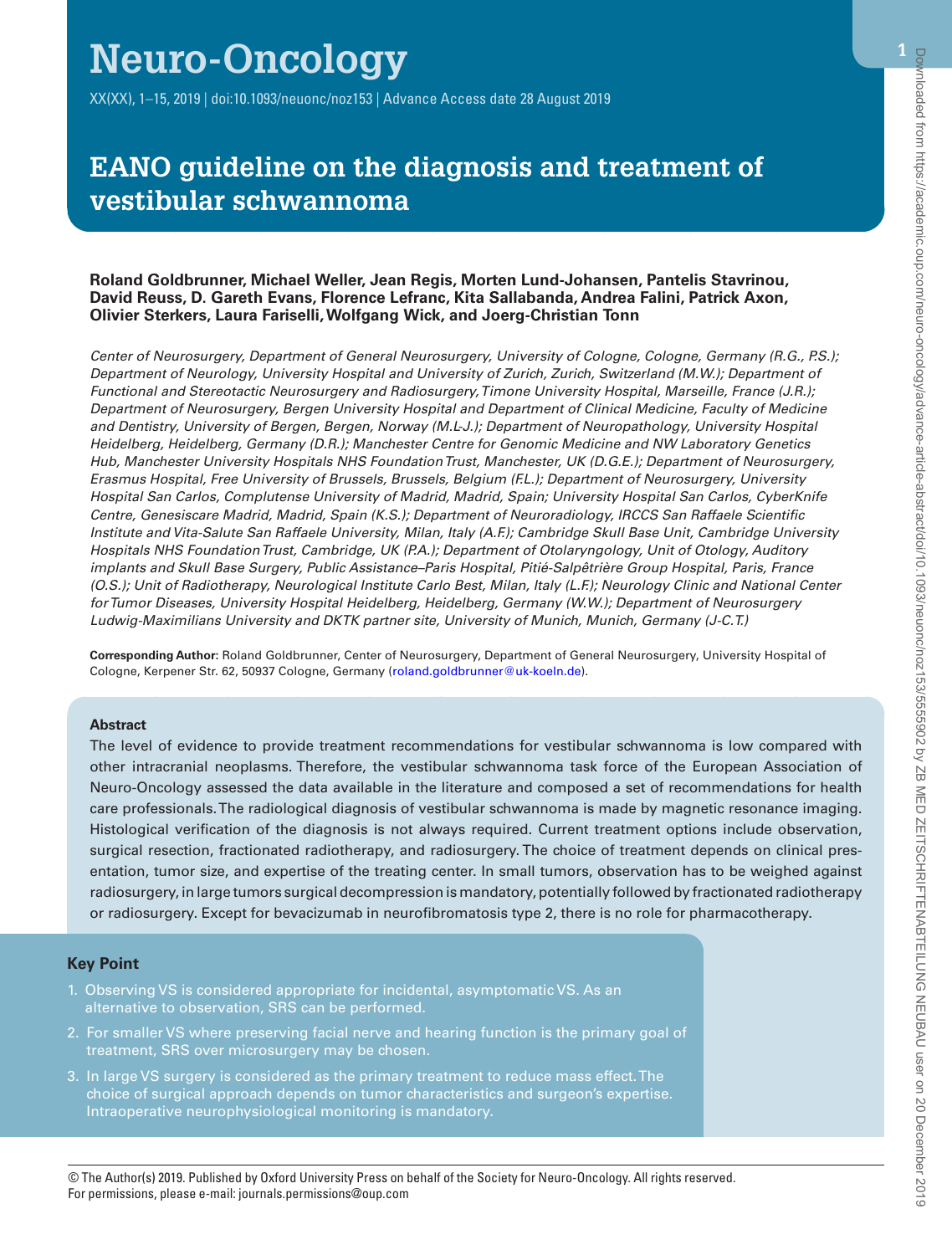4. For large VS, tumor mass reduction followed by SRS or observation is a 5. ORisk for tumor regrowth rises with residual tumor volume. This first guideline of the European Association of Neuro-Oncology (EANO) on the diagnosis, treatment, and follow-up of patients with vestibular schwannoma (VS) aims at guidance in an area where there is little evidence from controlled clinical trials, major variation of clinical practice across sites and countries, but urgent need for consensus and standard operating procedures. To facilitate future clinin all languages represented by the members of the EANO task force were considered. The main keywords were chemotherapy, facial, function, hearing, NF2, nerve, neurofibromatosis, observation, outcome, radiosurgery, radiotherapy, schwannoma, sheath, surgery, tumor, vestibular, in various combinations. In the consensus process with participation of all au-

thors, the literature was evaluated and 174 papers were chosen for the final guideline. The scientific evidence was rated into classes I–IV and recommendations were labeled as levels A–C, according to guidelines of the European Federation of Neurological Societies<sup>1</sup> (see [Table 1\)](#page-1-0).When sufficient evidence for recommendations was not available, the task force offered advice as a "good practice point."

# **Methods**

and therapy.

valid option.

The task force represents the clinical disciplines involved in diagnosis and treatment of patients with VS and was established upon suggestions of the EANO board. Specialists representing neurosurgery, ear nose and throat surgery, radiation oncology, pharmacotherapy, neuroradiology, neuropathology, molecular pathology, and molecular genetics were included. The topics of the guideline were distributed to groups of authors according to their clinical profession and scientific profile. The individual authors searched the Medline database from January 1990 to July 2018, the Cochrane Library from January 1990 until July 2018, as well as Embase-Ovid, Cancer Net, and Science Citation Index (all January 1990 to July 2018). Sensitive and specific keywords as well as combinations of keywords were used. All types of clinical and basic science articles

ical research and to improve overall outcome for patients regarding both functional integrity of cranial nerves and long-lasting tumor control, consensus on standard operating procedures is demanded. To meet this goal, the EANO assembled a task force of experts from various European countries reflecting the multidisciplinary approach to this disease to derive recommendations for diagnostic workup

# **Clinical Presentation and Epidemiology**

Vestibular schwannomas, formerly termed acoustic neuromas, represent the third most common intracranial nonmalignant tumor entity after meningiomas and pituitary adenomas.[1](#page-9-0) They are the most common extra-axial posterior fossa tumors in adults, comprising over 80% of tumors in the cerebellopontine angle. $2,3$  $2,3$  In most cases the tumors present unilaterally; bilateral VS are a hallmark of neurofibromatosis type 2 (NF2) (see below).

Clinically, most patients present with unilateral sensorineural hearing loss (94%) and tinnitus (83%). The frequency of the vestibular symptoms vertigo and unsteadiness varies widely (17-75% of patients), but they are likely underreported.<sup>4</sup> Large tumors may cause trigeminal and facial neuropathies as well as brainstem compression and hydrocephalus.

<span id="page-1-0"></span>

| Evidence classes and recommendation levels<br>Table 1 |                                                                  |
|-------------------------------------------------------|------------------------------------------------------------------|
| Evidence                                              |                                                                  |
| Class I                                               | Prospective randomized blinded trial (PRBT) or review of PRBTs   |
| Class II                                              | Prospective matched pair cohort studies                          |
| Class III                                             | Any controlled trial (incl. retrospective controls)              |
| Class IV                                              | Uncontrolled studies, case series, case reports, expert opinions |
| Recommendation                                        |                                                                  |
| Level A                                               | One class I or at least two class II studies                     |
| Level B                                               | One class II or overwhelming class III evidence                  |
| Level C                                               | At least two class III studies                                   |
| "Good practice point"                                 | Only class IV evidence                                           |
|                                                       |                                                                  |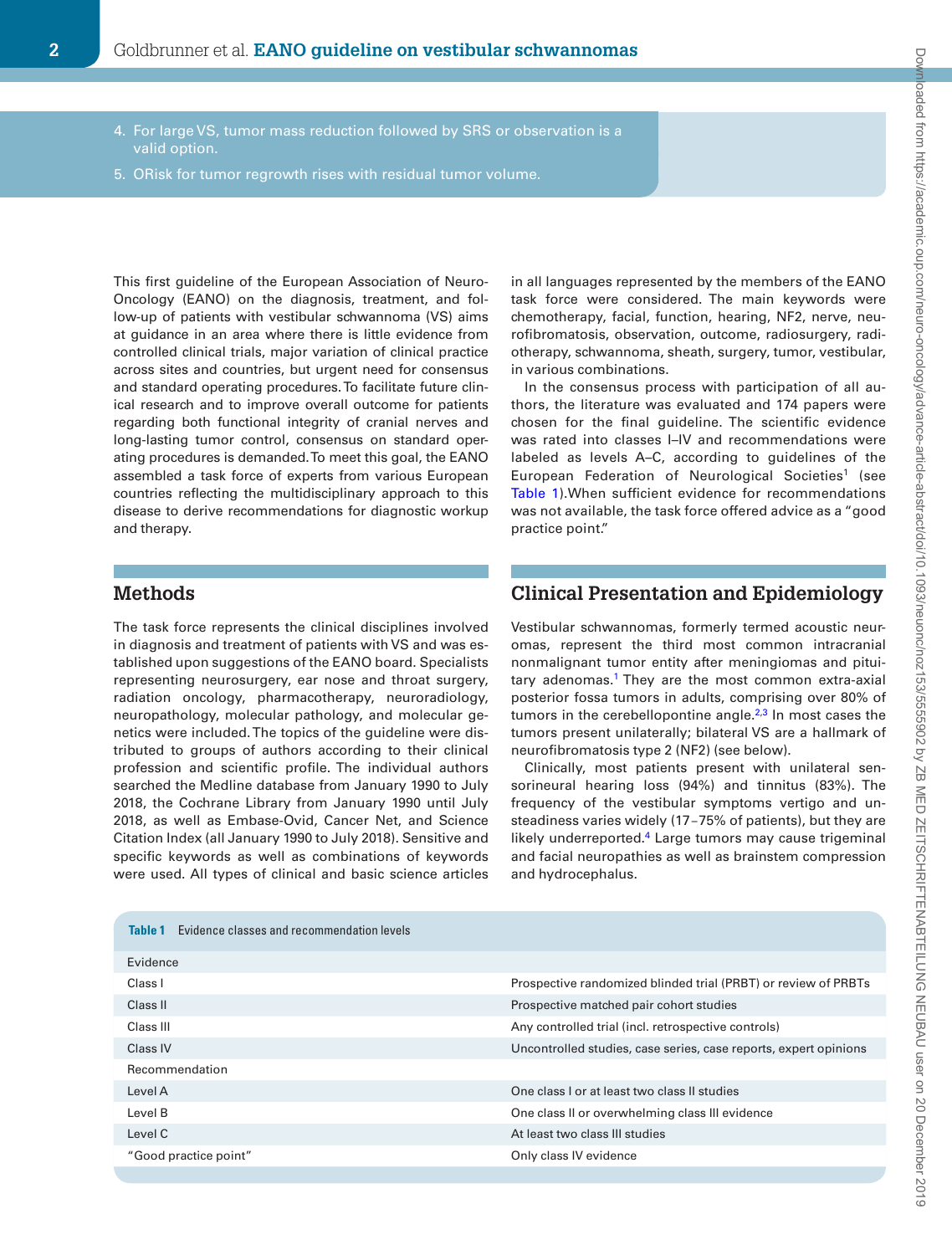According to the Central Brain Tumor Registry of the United States, from 2004 to 2010 the overall incidence of VS was 1.09 per 100000/year.<sup>5</sup> This incidence increased with age to a peak of 2.93 per 100 000/year in the 65–74 year age group without sex difference. Worldwide there is substantial geographical variation in VS incidence: a recent analysis of the Surveillance, Epidemiology, and End Results (SEER) database in the US including a total of 9782 VS patients among 822 million person-years revealed the median annual disease incidence to be lowest among black and Hispanic and highest among Caucasian populations ( $P < 0.001$ ).<sup>6</sup> The VS incidence in Denmark, Sweden, Finland, and Norway varies widely by country, with highest incidence in Denmark.[7](#page-10-4) These differences in VS incidence may be due to genetic and environmental factors as well as different diagnostic practices. Improved screening protocols for asymmetrical hearing loss, better access to advanced imaging, and improved resolution of MRI have led to an increased number of VS diagnoses and a decreased av-erage tumor size at the time of diagnosis.<sup>[8](#page-10-5)</sup>

Risk factors for VS have scarcely been investigated. A population-based case-control study of VS risk factors in the UK and Nordic countries revealed an elevated risk for VS in parous compared with nulliparous women.<sup>[9](#page-10-6)</sup> There was no relation to age at first birth or the number of children. Tumor risk was lower in current but not in ex-smokers. The biological mechanisms, if any, underlying these observations remain unclear.

# **Pathogenesis**

Inactivation of the *NF2* tumor suppressor gene is considered a major event in the tumorigenesis of conventional schwannoma. A recent whole exome sequencing study demonstrated that 77% of VS show evidence of genomic inactivation of *NF2* via loss of chromosome 22q or *NF2* gene mutation[.10](#page-10-7) *NF2* inactivation is the most highly recurrent genomic alteration in VS. Biallelic inactivation can be demonstrated by exome sequencing in 45% of cases, whereas in 41% of cases only one hit either by heterozygous chromosome 22q deletion or *NF2* mutation is evident. In 14% of cases no genomic hit in *NF2* can be detected by exome sequencing. However, the consistent lack of the *NF2* gene product merlin in the tumor cells of VS suggests that in cases without evidence for genetic inactivation, epigenetic mechanisms of *NF2* silencing or mutational events in regions not covered by exome sequencing likely exist.<sup>11</sup> Another recent whole exome sequencing study reports concordant results regarding *NF2* alterations in VS.[12](#page-10-9) However, there are discrepancies between both studies regarding alterations in non-*NF2* genes. While one study found *ARID1A* (14%), *ARID1B* (18%), *DDR1* (11%), *TSC1* (9%), *TSC2* (7%), *CAST* (8%), *ALPK2* (8%), *LZTR1* (8%), and *TAB3* (3%) as additional genes recurrently altered in (vestibular) schwannomas, the other study did not find recurrent somatic mutations in these genes but in *CDC27* (11%) and *USP8* (7%).<sup>10</sup> Therefore, further studies are required to clarify the role of non-*NF2* gene mutations in schwannoma pathogenesis.

RNA sequencing revealed recurrent *SH3PXD2A-HTRA1* fusions on chromosome 10 in about 10% of VS associated with a male predominance and partly co-occurring with genetic *NF2* inactivation.<sup>10</sup> Although the precise biochemical consequences of acquiring this fusion remain to be elucidated, activation of the *MEK-ERK* pathway seems to be involved.

Biallelic inactivation of *PRKAR1A* by deletion and/or mutation is considered a major event in the pathogen-esis of melanotic schwannoma.<sup>[13](#page-10-10)</sup> In addition, melanotic schwannomas frequently show monosomies of chromosomes 1, 2, 17, and 22q as well as variable whole chromo-somal gains.<sup>14,[15](#page-10-12)</sup>

#### Neurofibromatosis 2

Vestibular schwannomas are usually solitary tumors; however, about 4–6% are associated with NF2, an autosomal dominant monogenic condition caused by pathogenic variants in the NF2 gene on chromosome 22q.<sup>16-18</sup> NF2 has a birth incidence of about 1 in 25000–33000 with a diagnostic prevalence of around 1 in 60-70000.<sup>16,19</sup> Rarely schwannomatosis caused by pathogenic variants in the leucine zipper like transcription regulator 1 (LZTR1) gene can cause isolated VS or VS that can be misdiagnosed as NF2.<sup>20,21</sup> NF2 can be diagnosed when the criteria in [Table 2](#page-3-0) are fulfilled or when a pathogenic mutation in the NF2 gene is found in constitutional DNA or in 2 anatomically distinct tumors.<sup>[17,](#page-10-17)[18](#page-10-18)</sup> Although NF2 usually presents with bilateral VS, it may present with unilateral VS with other NF2 features in up to 15% of patients. $17,18,22-25$  $17,18,22-25$  $17,18,22-25$  Furthermore LZTR1 pathogenic variants can also present with apparently isolated VS at young ages, particularly <25 years, where of 106 patients with an apparently isolated VS, 9 patients (8.5%) had an NF2 and 3 patients (2.9%) had LZTR1 pathogenic variants. First affected individuals in a family and particularly those with unilateral presentation are often (30–35%) mosaic for the causative gene variant, as this occurs during early embryogenesis and was not present in the gamete. $21,25$  NF2 tumors are often multifocal, caused by different clonal events and multiple second hits affecting the NF2 gene in the internal auditory meatus with both roots of the vestibular nerve being affected throughout its course in the canal. $26,27$  $26,27$  This makes surgery and other interventions such as radiation treatment more difficult with higher rates of recurrence.<sup>[28](#page-10-22)</sup> Radiation should be used with caution in young NF2 patients because of the risk of malignant transformation and secondary tumor induction.<sup>[28](#page-10-22)[,29](#page-10-23)</sup> Although NF2 is very variable in its course, there are strong genotype-phenotype correlations with truncating variants in exons 2–13 associated with poorest life expectancy.<sup>30</sup> NF2 can cause schwannomas throughout the central and peripheral nervous system and patients may also develop meningiomas and spinal ependymomas. The associated morbidity affects quality of life severely and reduces life expectancy.<sup>29,[30](#page-10-24)</sup>

# When to Consider NF2?

NF2 should be considered when an individual presents with a unilateral vestibular or other sporadic schwannoma at <30 years or meningioma at <25 years.<sup>21,[24,](#page-10-25)[28](#page-10-22)</sup> Germline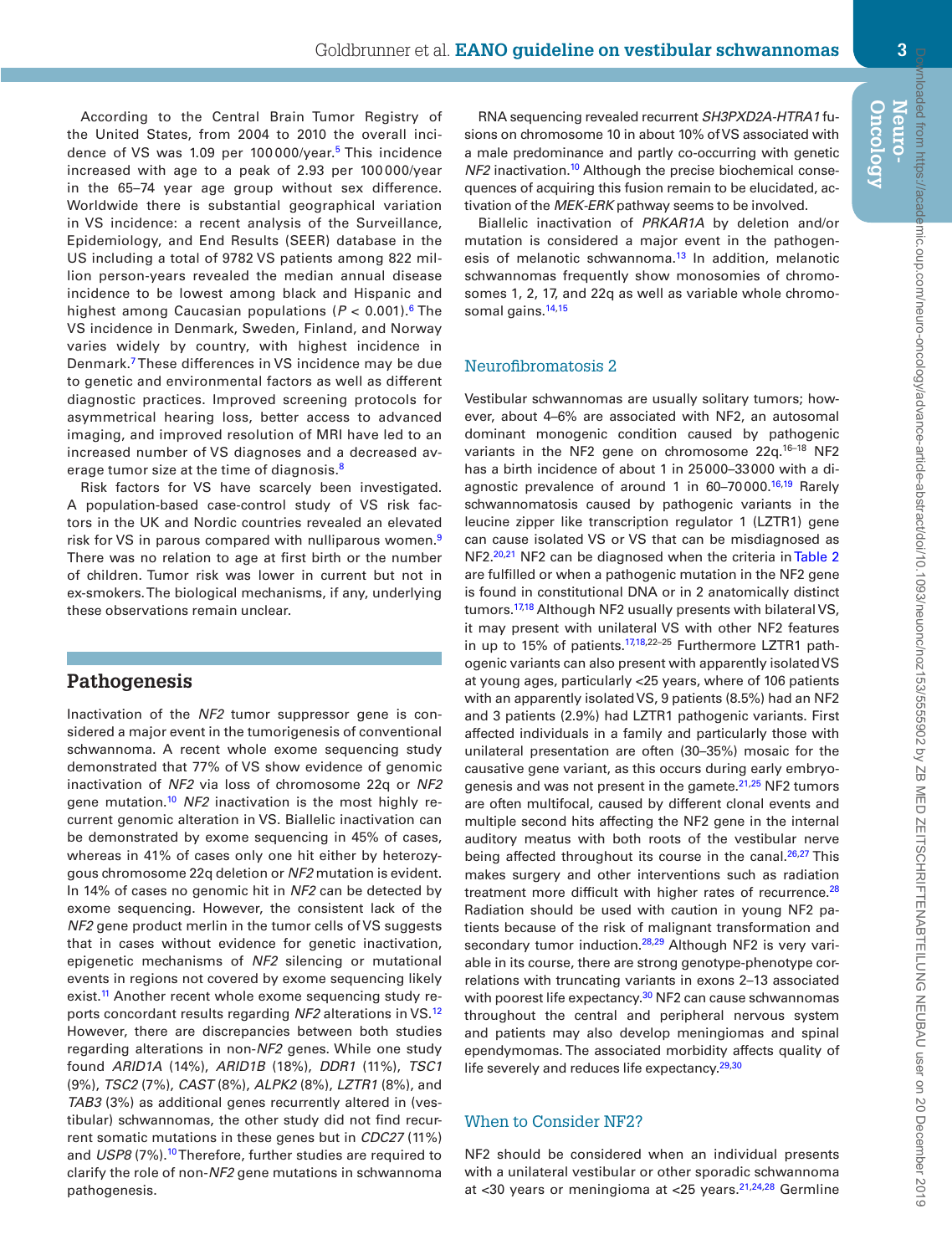<span id="page-3-0"></span>

|   | <b>Table 2</b> Definition of neurofibromatosis type 2 |             |                                                                                                                         |
|---|-------------------------------------------------------|-------------|-------------------------------------------------------------------------------------------------------------------------|
| A | Bilateral vestibular schwannomas                      |             |                                                                                                                         |
| в | Family history of NF2                                 | <b>PLUS</b> | Unilateral VS or any 2 of: meningioma, glioma,* neurofibroma,<br>schwannoma, posterior subcapsular lenticular opacities |
|   | Unilateral VS                                         | <b>PLUS</b> | Any 2 of: meningioma, glioma,* neurofibroma, schwannoma, poste-<br>rior subcapsular lenticular opacities                |
|   | Multiple meningioma (2 or more)                       | <b>PLUS</b> | Unilateral VS or any 2 of: meningioma, glioma,* neurofibroma,<br>schwannoma, posterior subcapsular lenticular opacities |
|   |                                                       |             |                                                                                                                         |

Note: "any two of" refers to individual tumors or cataract, not to tumor types. \*Usually spinal cord ependymoma.

pathogenic variants can be identified in 1–10% of cases. NF2 should also be considered in older patients with two NF2 related tumors. Although detection rates in germline are low, mosaic NF2 can be confirmed if an identical *NF2* pathogenic variant is found in both tumors.<sup>[31](#page-10-26)</sup>

# **Diagnostic Procedures**

#### Imaging

MRI is the method of choice for the identification of suspected VS, with contrast-enhanced T1-weighted scans considered to be the gold standard for the initial evaluation and postoperative assessment of recurrence or residual tumors.<sup>32,[33](#page-10-28)</sup> Computed tomography has a complementary role in the evaluation of VS. It provides useful preoperative information about the surgical anatomy of the skull base, especially the petrous bone.<sup>34</sup> The MRI protocol should include standard T1- and T2-weighted sequences, diffusionweighted imaging (DWI), and fluid-attenuated inversion recovery sequences. DWI is useful to differentiate VS from arachnoid or epidermoid cysts. At least one T2-weighted sequence is mandatory to rule out a potential brainstem pathology mimicking VS symptoms, such as multiple sclerosis or glioma. Axial submillimetric heavily T2-weighted sequence is the most important sequence in order to evaluate the vestibulocochlear nerve and its branches and depict the nerve as a linear hypointense structure surrounded by hyperintense CSF within adjacent cisterns (FIESTA [fast *imaging* employing steady-state acquisition], CISS [constructive interference in steady state], or DRIVE [driven equilibrium pulse]).<sup>35</sup> There is a general agreement that MRI protocols should include axial T1-weighted sequences before and after gadolinium administration. Thin slice spin echo or turbo spin echo/fast spin echo T1-weighted sequences or submillimetric T1-weighted 3D gradient echo sequences can be used.<sup>[34](#page-10-29)[,36](#page-10-31)</sup>

VS presents as a solid nodular mass with an intracanalicular component in the internal acoustic canal (IAC) that often results in its widening. Larger lesions can protrude into the cerebellar pontine cistern, whereas smaller lesions are often localized only inside the IAC or the labyrinth. The mass is usually isointense on T1-weighted imaging, with strong enhancement after gadolinium administration. On T2-weighted imaging, the lesion is heterogeneously hyperintense, while larger lesions may show

<span id="page-3-1"></span>

**Fig. 1** Intracanalicular and cisternal VS (Koos grade III). Axial 3D heavily T2-weighted sequence (DRIVE) (A) shows a VS expanding from the internal porus acusticus into the cerebellopontine-angle cistern. Coronal T2-weighted image (B) depicts slight mass effect on middle cerebellar peduncle. Cystic degenerative changes seen on T2 are well evident on axial (C) and coronal (D) T1-weighted images after gadolinium (arrows).

scattered cystic degenerative changes and hemorrhagic areas ([Fig. 1](#page-3-1)). Calcifications are typically absent.

Despite the current debate about omitting the post-gadolinium T1-weighted sequences,<sup>[37](#page-10-32),38</sup> T1-weighted MRI using gadolinium-based contrast is still considered the gold standard in the diagnostic workup of VS.<sup>32,[33](#page-10-28)</sup>

#### Histopathology

Vestibular schwannomas, formerly thought to originate from Schwann cells in the glial-Schwannian transitional zone of the vestibulocochlear nerve, do in fact arise anywhere along the eighth cranial nerve. $39$  In about 80% of cases they are found in the vestibular portion and in about 20% of cases in the cochlear portion. $40$  The diagnosis is made according to the World Health Organization (WHO) 2016 classification. $41$  The histological picture of conventional VS on hematoxylin/eosin-stained sections parallels that of schwannomas in other localizations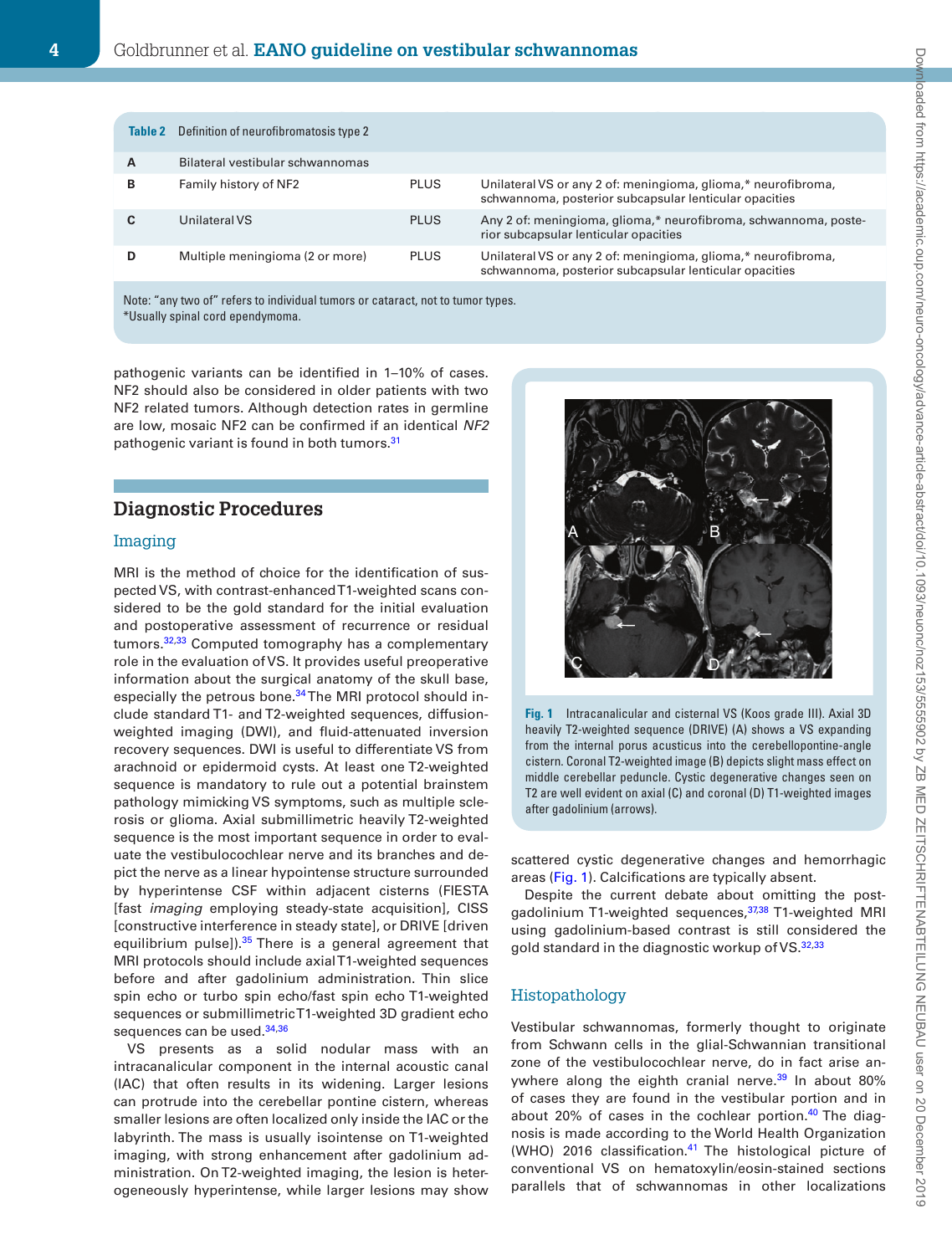Downloaded from https://academic.oup.com/neuro-oncology/advance-article-abstract/doi/10.1093/neuonc/noz153/5555902 by ZB MED ZEITSCHRIFTENABTEILUNG NEUBAU user on 20 December 2019mloaded from https://academic.oup.com/neuro-oncology/advance-article-abstract/doi/10.1093/neuonc/noz153/5555902 by ZB MED ZEITSCHRIFTENABTELUNG NEUBAU user on 20 December 2019

**Oncology Neuro-**

and is specific enough for a morphological diagnosis in the vast majority of cases. Cellular Antoni A areas with interlacing bundles of spindle cells alternating with hypocellular, loose microcystic Antoni B areas are characteristic. Verocay bodies consisting of arrangements of palisading nuclei alternating with zones containing cell processes is another typical architecture of schwannomas. Immunohistochemically, VS are diffusely positive for S100B and SOX10. Cellular schwannoma and melanotic schwannoma are variants which may raise important differential diagnostic considerations. Cellular schwannoma is characterized by hypercellularity and predominant or exclusive presence of an Antoni A pattern without (wellformed) Verocay bodies.<sup>42</sup> These tumors are considered benign, and therefore the distinction from malignant pe-ripheral nerve sheath tumors (MPNSTs) is important.<sup>15,[43](#page-11-0),[44](#page-11-1)</sup> Melanotic schwannoma is recognized by the WHO as a distinct entity that rarely may also affect cranial nerves. 45-47 Melanotic schwannoma is grossly pigmented and expresses melanocytic markers like HMB45 or melan-A, raising a separate differential diagnosis, including melanoma. The subvariant of psammomatous melanotic schwannoma has a 50% association with the Carney complex, an autosomal dominant clinical condition comprising myxomas, hyperpigmentation, and endocrine overactivity. In contrast to conventional or cellular schwannoma, there is a 10% risk for malignant transformation in melanotic schwannoma.<sup>[48](#page-11-2)</sup>

#### Molecular Pathology

Currently, molecular analyses do not have a role in diagnosis, prognostication, or guiding therapy. Hotspot mutations in *GNAQ/GNA11*, *BRAF*, and *pTERT* are helpful for differentiating melanotic schwannoma (wild type) from melanocytoma (often *GNAQ/GNA11* mutant) or cutaneous melanoma (often *BRAF* or *pTERT* mutant)[.14](#page-10-11),[49](#page-11-3),[50](#page-11-4) Epigenetic analyses using genome-wide methylation profiles emerge as a superb tool for differentiating biologically distinct tumor groups. Most VS form a distinctive methylation cluster compared with schwannomas from other localizations. Methylation profiles also separate (cellular) schwannomas from histological mimics.<sup>[14](#page-10-11),15</sup> A reference set of conventional and melanotic schwannomas is included in the recently developed DNA methylation based brain tumor classifier tool.<sup>51</sup> Additional studies are necessary to clarify whether *SH3PXD2A-HTRA1* fusion or any other molecular alteration in VS is of prognostic relevance.

# **Therapeutic Strategies**

# **Observation**

Observing VS with serial MRI scanning and audiological monitoring without any tumor-directed treatment is considered appropriate for incidental, asymptomatic VS (evidence class III, recommendation level  $C$ ).<sup>[52](#page-11-6)</sup> Compliance of patients has to be taken into account, since noncompliance could lead to a failure of follow-up.<sup>53</sup> The task of observational management is to monitor tumor growth and hearing function to obtain data for a potential decision for therapy. There are hardly any clinical parameters which reliably predict growth in a newly diagnosed tumor. There are studies reporting age, sex, hearing loss, imbalance, initial size, tumor location, and even sidedness as predictors of future growth, but these are mostly single studies at low evidence levels which were not reproduced.<sup>54</sup> The proportion of growing tumors at follow-up varies considerably with reported ranges of 30–70% over different periods of time, the variation most likely being due to methodolog-ical issues.<sup>55[,56](#page-11-10)</sup> On average, approximately 50% of tumors may be expected to grow over a 5-year period.<sup>54,[57](#page-11-11),[58](#page-11-12)</sup> Series employing quantitative measurements of VS growth with long-term follow-up have shown a mean maximum diam-eter growth of 2.9 mm/year (maximum diameter).<sup>[59](#page-11-13)</sup> Two recent studies found that 50% of patients lost functional hearing during a  $3-4$  year period.<sup>60,[61](#page-11-15)</sup> A full speech discrimination score was considered a good predictor for preservation of functional hearing.<sup>61</sup>

Four nonrandomized studies compared outcomes from observation and stereotactic radiosurgery (SRS) showing better tumor control after SRS (evidence class II, recommendation level B).<sup>53,62-64</sup> Some studies reported less hearing loss in patients with SRS, whereas in others hearing outcome and complaints were not different.<sup>[53](#page-11-7),62-64</sup> Two studies compared either conservative management, surgery, or SRS using various quality of life questionnaires after 5–7 years of follow-up. $65,66$  $65,66$  Both reports showed that patients with conservative management only responded more favorably in the questionnaires than those who were treated up front. In addition, hearing and facial nerve outcomes were better in observed patients, the latter only in comparison with surgery. However, in nearly all observed patients the tumors had stayed stable in size, which may represent a relevant bias but also indicates the importance of thoughtful indication to treat.

<span id="page-4-0"></span>

| The Koos grading system <sup>69</sup><br>Table 3 |                                                                                            |
|--------------------------------------------------|--------------------------------------------------------------------------------------------|
| Koos Grade                                       | <b>Tumor Description</b>                                                                   |
|                                                  | Small intracanalicular tumor                                                               |
| Ш                                                | Small tumor with protrusion into the cerebellopontine angle; no contact with the brainstem |
| $\mathbf{III}$                                   | Tumor occupying the cerebellopontine cistern with no brainstem displacement                |
| IV                                               | Large tumor with brainstem and cranial nerve displacement                                  |
|                                                  |                                                                                            |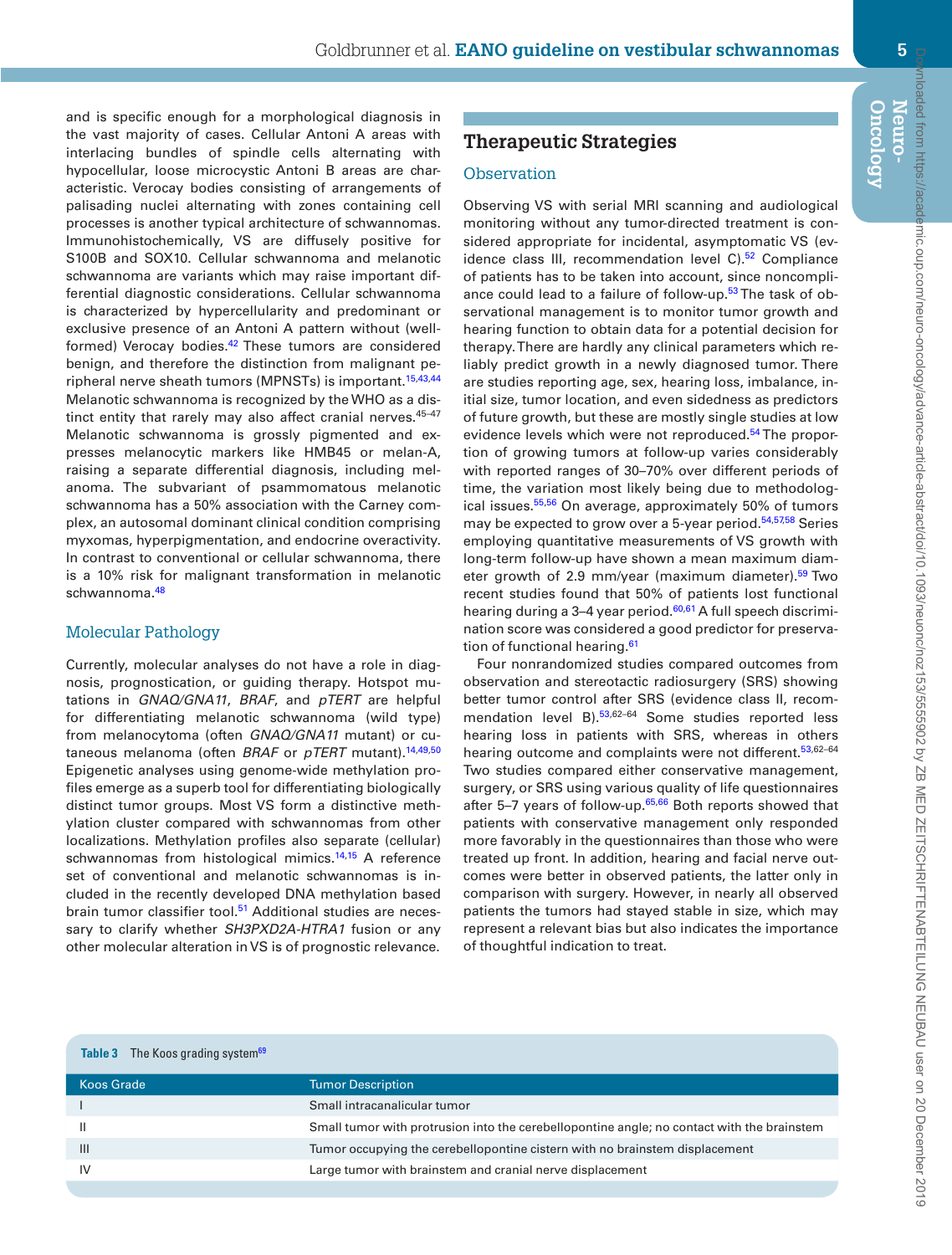<span id="page-5-0"></span>

| Table 4 Gardner-Robertson scale for hearing function <sup>79</sup> |                          |                           |  |  |  |
|--------------------------------------------------------------------|--------------------------|---------------------------|--|--|--|
| <b>Grades</b>                                                      | Pure Tone Audiogram (dB) | Speech Discrimination (%) |  |  |  |
|                                                                    | $0 - 30$                 | $70 - 100$                |  |  |  |
| Ш                                                                  | $31 - 50$                | $50 - 69$                 |  |  |  |
| III                                                                | $51 - 90$                | $5 - 49$                  |  |  |  |
| IV                                                                 | $91 - max$               | $1 - 4$                   |  |  |  |
|                                                                    | Not testable             | 0                         |  |  |  |
|                                                                    |                          |                           |  |  |  |

#### Surgery

Surgical management of VS should take into account tumor size and morphology at time of diagnosis as well as the patient's symptoms, comorbidities, and preferences.<sup>67</sup> There are various classification systems for tumor size which support decision making.<sup>68-70</sup> Of those, the Koos classification system is the most commonly used (see [Table 3](#page-4-0)).<sup>69</sup> In large VS (Koos grade IV), surgery is considered as the primary treatment to remove a symptomatic lesion or potentially life-threatening mass effect.<sup>69</sup> Surgery may also be considered for smaller tumors, if cystic degeneration is present or if cure is the primary goal of treatment (evidence class IV, good practice point).71–73

The choice of surgical approach depends on hearing status, tumor characteristics, patient's preferences, and surgeon's expertise. The experience of the surgical team is an important factor affecting the outcome, suggesting that VS should be treated in high volume centers (evidence class IV, good practice point).<sup>74-76</sup> Surgery-related mortality is 0.5% in large series. $77$  The probability of hearing preservation in patients with normal hearing (Gardner– Robertson class A; see [Table 4](#page-5-0)) was >50-75% immediately after surgery, as well as after 2 and 5 years, and >25–50% after 10 years.<sup>[78](#page-11-21),[79](#page-11-22)</sup> Factors influencing preservation of serviceable hearing after microsurgery are tumor size <1 cm, presence of a distal internal auditory canal CSF fluid fundal cap, as well as good preoperative hearing function.<sup>[78](#page-11-21)</sup> The risk of persisting facial palsy is between 3% and 46%.<sup>80,[81](#page-11-24)</sup> It depends on tumor size and the occurrence of an immediate paresis.<sup>80</sup> To improve the rate of functional preservation, intraoperative monitoring is mandatory for surgery of VS and should include somatosensoric evoked potentials and monitoring of the facial nerve comprising direct electrical stimulation and free-running electromyography (evidence class III, recommendation level B). Facial motor evoked po-tentials are currently being evaluated.<sup>74,[82](#page-12-0)</sup> Intraoperative facial nerve monitoring leads to improved functional outcome and can be used to accurately predict favorable facial nerve function after surgery.<sup>74</sup> Brainstem auditory evoked responses should also be used when hearing preservation is attempted (evidence class III, recommendation level B).<sup>[78](#page-11-21),[83](#page-12-1),84</sup> In case of large lesions, electromyography of the lower cranial nerves is recommended (evidence class IV, good practice point).

Goal of surgery should be total or near-total resection, since residual tumor volume correlates with rate of recurrence (evidence class III, recommendation level B). A series of 116 patients with VS who were treated by gross total resection (GTR), near-total resection (NTR), or subtotal resection (STR) yielded recurrence rates of 3.8%, 9.4%, and 27.6%, respectively.<sup>85</sup> The mean time to recurrence was 22 months, ranging from 6 to 143 months. In a recent study of 103 sporadic VS patients who underwent NTR or STR, those with STR experienced recurrences over 13 times more often than those treated with NTR.<sup>86</sup> In a retrospective study with 111 incomplete excisions (NTR and STR), the 7 patients who showed evidence of tumor regrowth had all undergone STR.<sup>87</sup> Several further series also showed a considerably greater risk of regrowth with increasing residual tumor volumes.<sup>88-90</sup> For large VS, the lower risk of recurrence after GTR should be weighed against the higher risk for facial nerve dysfunction and lower rates of hearing preservation, since there seems to be a relationship be-tween tumor volume and functional outcome.<sup>[91](#page-12-6),[92](#page-12-7)</sup>

For these cases, partial resection followed by SRS (see below) has become increasingly popular.<sup>93-96</sup> With this combined approach, the results reported so far show superior outcome regarding facial nerve function and hearing preservation when compared with total resection, with comparable tumor control rates. However, the studies are still small and retrospective (evidence class IV, good practice point). 93,[96](#page-12-9) After intentional NTR or STR, a watch and scan policy is warranted as only a minority of remnants do progress; however, the risk increases with the size of the remnant.<sup>96</sup> In cases of recurrences after radiosurgery, both reoperation and radiosurgical retreatment are possible. However, the functional risk for the facial nerve upon surgery is higher after previous irradiation, and a very meticulous, conservative dissection technique might be necessary (evidence class IV, good practice point). In VS recurring after surgery, radiosurgery may be used preferentially because the risk of damage to the facial nerve is lower than with a second operation (evidence class III, recommendation level C).97–100

The following approaches are commonly used:

The suboccipital retrosigmoid (retromastoid) approach is favored by neurosurgeons and is particularly indicated for tumors located primarily in the cerebellopontine cistern or tumors with significant mass effect. It allows removal of tumors of various sizes and offers the possibility of hearing preservation. It provides excellent visualization of the brainstem, cranial nerves, and relevant vascular structures but requires some cerebellar retraction and allows only limited access to the fundus of the IAC.<sup>101,102</sup> The procedure can be performed with the patient in either a (semi)sitting or a horizontal positioning. Although there are some small retrospective studies reporting on superior functional outcome associated with the semi-sitting position, current data do not support favoring a particular positioning technique (class IV, good practice point).103–105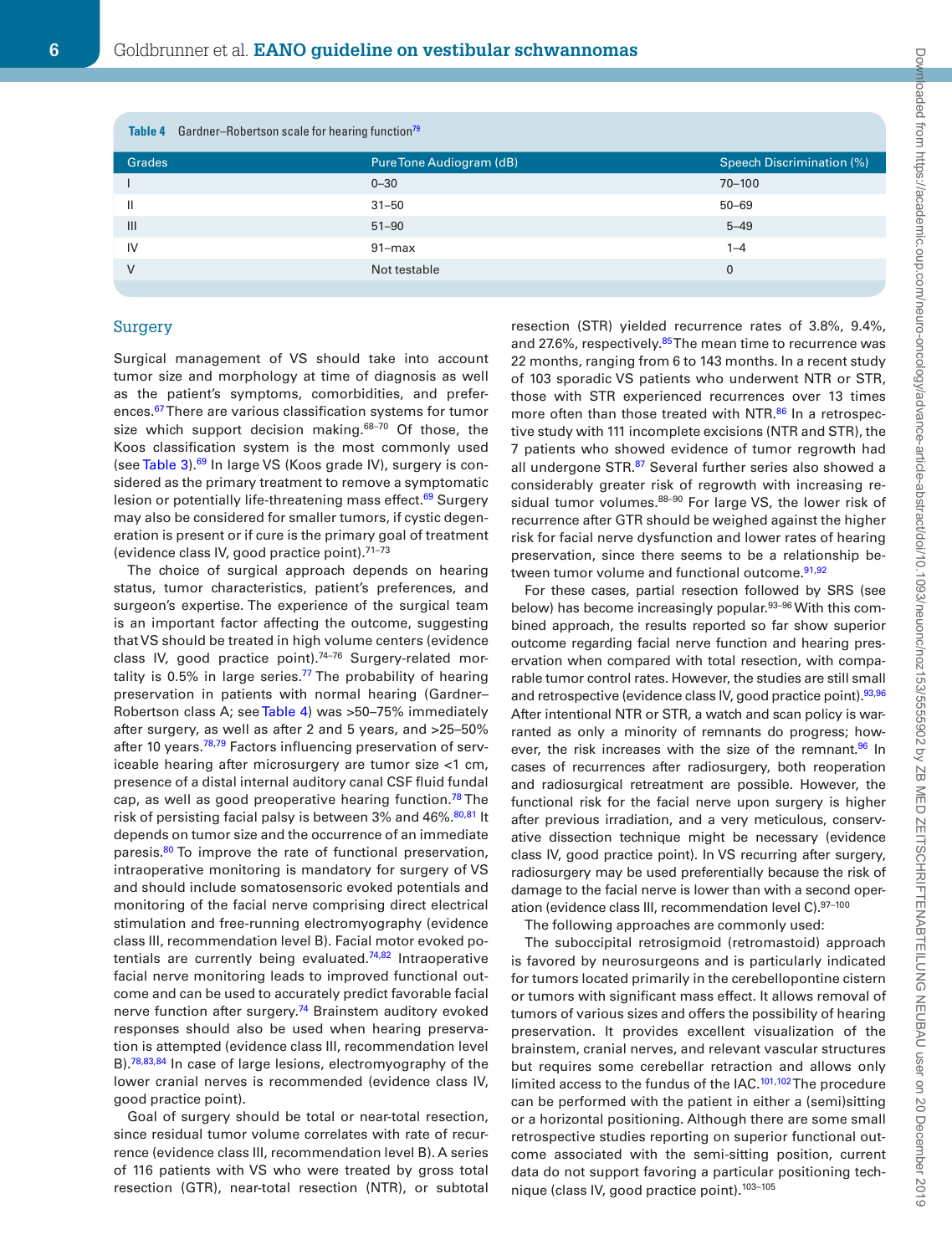The translabyrinthine approach, usually performed by ENT surgeons, can be used to remove tumors of all sizes. A labyrinthectomy will result in complete loss of function of the inner ear and is therefore not suitable for patients seeking hearing preservation. The approach provides access to the IAC after labyrinthectomy and exposure of the facial nerve within the Fallopian canal. The approach has the advantage of excellent tumor access without the need of occipital or temporal lobe retraction.<sup>106</sup> It offers superior visualization of the entire facial nerve from brainstem to its entry into the labyrinthine portion of the Fallopian canal.<sup>[107](#page-12-13)</sup>

The middle fossa approach may be considered for patients with small tumors who would like to preserve residual hearing. Suitable access requires temporal craniotomy above the zygoma and dissection of dura up to the arcuate eminence.

This approach requires careful patient selection. Tumor extending to the fundus and extending below the transverse crest is more difficult to remove than tumors where there is a CSF cap filling the lateral end of the  $IAC$ .<sup>108[,109](#page-12-15)</sup> Endoscope assisted resection has been reported as an aid for far lateral tumor dissection.<sup>110[,111](#page-12-17)</sup> Postoperative hearing outcome improves with smaller tumors, and optimal tumor size is less than 1 cm intracranial tumor diameter.<sup>[112](#page-12-18)</sup> This approach has the potential disadvantage of increased facial nerve manipulation because of the anterosuperior course of the facial nerve through the IAC, especially for those tu-mors that arise from the inferior vestibular nerve.<sup>[113](#page-12-19)</sup>

Altogether, there are no sufficient data supporting the superiority of any approach in terms of radical tumor re-section and nerve function preservation.<sup>[114](#page-12-20)</sup> Therefore, no recommendation can be made, and the approach should be chosen upon the experience of the treating center.

#### Radiosurgery and Radiotherapy

Stereotactic radiosurgery defines delivery of high dose irradiation with high conformity and precision in a single fraction and is commonly used for small to medium sized VS. SRS can be performed using a cobalt-60 based GammaKnife or linear accelerator techniques like CyberKnife using doses from 11 to 14 Gy.<sup>[81](#page-11-24),115-117</sup>The definition of a hypofractionated schedule of up to 5 fractions as "radiosurgery" remains controversial in Europe. In case of larger tumors, fractionation is mandatory. For these cases, fractionated radiotherapy or hypofractionated stereotactic radiotherapy (SRT) using up to 10 fractions is increasingly used. There are no data providing an outcome-based comparison of GammaKnife or linear accelerator techniques.<sup>52</sup>

Five prospective studies without randomization (evidence class II) have revealed that SRS is superior to microsurgery for patients with VS <3 cm in terms of preserving facial nerve and hearing function.[81](#page-11-24),[116](#page-12-21),118–120 As upper limit for radiosurgery, a mass effect on the brainstem (Koos IV) is considered, but there is no clear definition by diameter or volume alone (evidence class IV, good practice point).

Several retrospective cohort studies evaluated SRS using GammaKnife with at least 100 patients, 2 years follow-up, and objective audiometric assessment. One linear accelerator series comprising over 100 patients with

2 years follow-up did not report functional hearing outcome.[115](#page-12-22) Pioneer series of SRS included patients treated with very high dose regimens. Contemporary SRS series using GammaKnife with tumor marginal doses between 12 and 14 Gy revealed 5-year tumor control rates of 90–99%, hearing preservation rates of 41–79%, facial nerve preservation rates of 95–100%, and trigeminal preservation rates of 79–99%. Numerous authors have found that the key predictor for functional hearing preservation is the quality of hearing at time of radiosurgery.<sup>121-126</sup> A recent review revealed a relevant decline in hearing after SRS, even in patients with normal hearing function (Gardner–Robertson grade 1).<sup>[78](#page-11-21)</sup> The probability to preserve hearing was  $>75-$ 100% after 2 years, >50–75% after 5 years, and >25–50% after 10 years. After 5 and 10 years, the rates of hearing preservation were similar to patients having microsur-gery.<sup>[78](#page-11-21)</sup> However, it has to be considered that the latter data are based on selected surgical cases with a special attempt to preserve hearing.

The maximum dose at the modiolus of the cochlea has been reported to be a negative predictor for functional hearing preservation with a threshold around 4 Gy[.122](#page-13-0)[,123,](#page-13-1)127–130 However, these series comprise small retrospective cohorts of patients. Cochlear dose is likely to be one of many variables associated with hearing preservation. The recommendation is to use SRS with a dose of 11–14 Gy at the margin and 11–12 Gy when the risk of hearing loss is a critical issue (evidence class III, recom-mendation level C).<sup>[52](#page-11-6)</sup>

There are no randomized, prospective studies comparing SRS and SRT. Six nonrandomized studies found that functional hearing preservation is similar but the rate of facial palsy and trigeminal nerve dysfunction seems higher with SRT than SRS.<sup>131-138</sup>

There are little data about the incidence of malignant VS after radiation of spontaneous, non-NF2 VS. The spontaneous risk of malignancy was addressed in a large retrospective study using the SEER database. The incidence of MPNSTs of the eighth cranial nerve with no history of prior radiation was 0.017 per 1 million persons/year. Compared with the incidence of benign VS, 1041 VS were present for every 1 MPNST arising from the eighth cranial nerve. There is no evidence that spontaneous MPNST is a feature of NF2 as opposed to NF1, nonetheless around half of MPNSTs re-ported after radiation treatment are in NF2 patients.<sup>[139](#page-13-2)</sup>This baseline rate of malignancy should be considered when estimating the risk of malignant transformation following SRS for VS.<sup>140</sup> In a retrospective single center review, Pollock et al did not find any radiation-induced tumors in 11264 patient-years of follow-up after SRS[.141](#page-13-4) In a review by Maducdoc et al, only 8 cases with malignant transformation after surgery or SRS were found; 4 of these pa-tients had surgery only.<sup>[142](#page-13-5)</sup>

Numerous studies have reported about transient enlargement of VS occurring within 3 years after radiosurgery.143–147 This MR change observed in up to 30% of the patients is related to the therapeutic effect of SRS and is termed "pseudoprogression." It is not a predictor of failure.143–147 We recommend clinical and radiological observation within this time frame and performing annual MRI scans (expert opinion, good practice point).

**Oncology Neuro-**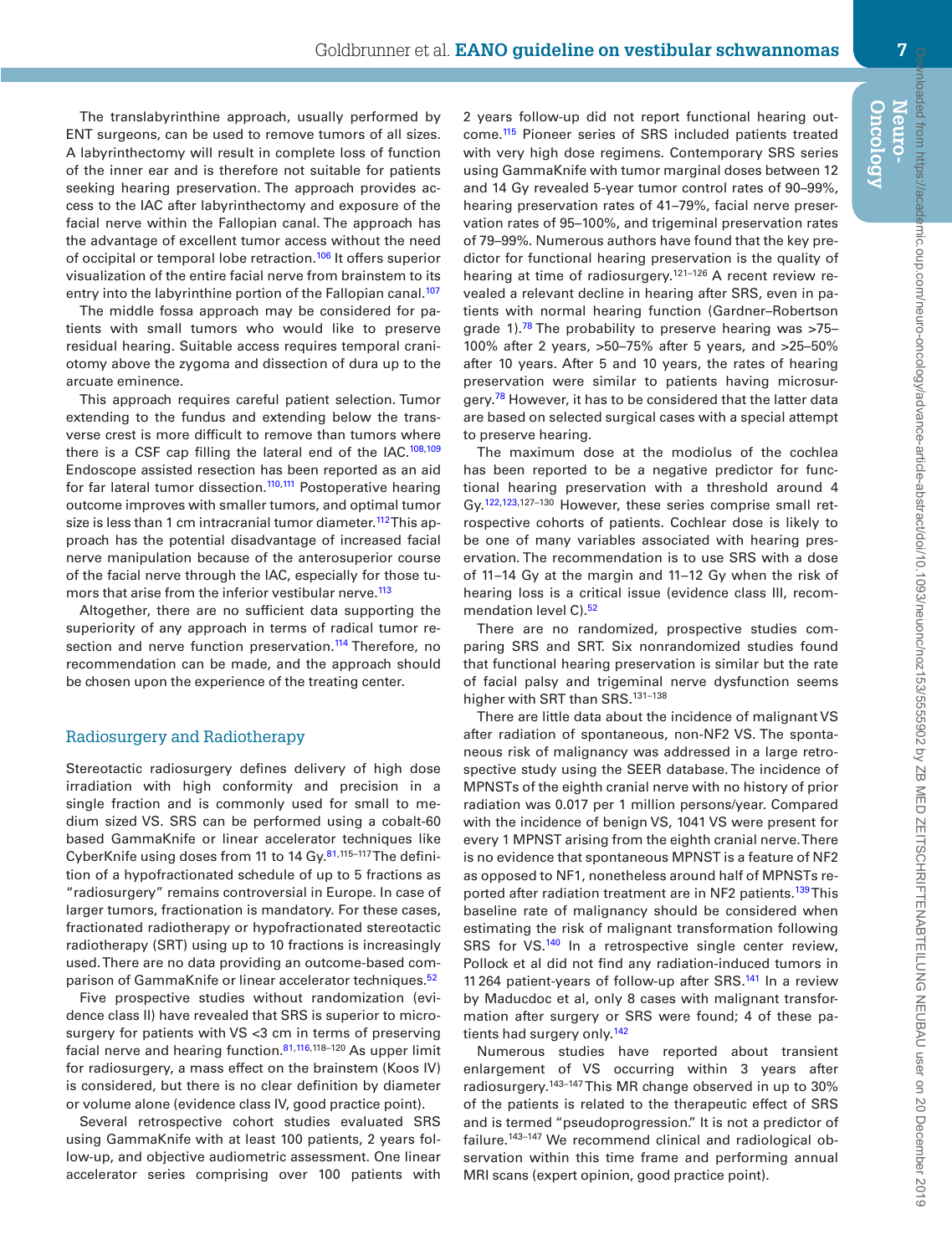#### Systemic Treatment Options

Local therapies are the mainstay for the treatment of VS. There is no level I evidence for any systemic treatment, and even level II evidence for treatment with the anti–vascular endothelial growth factor antibody bevacizumab is disputable and only valid for schwannomas arising in patients with NF2. In the sequence of therapies, a safe surgical resection and radiotherapy are considered as superior. Thus, systemic medical treatment options have been generally used in locally pretreated patients, potentially limiting efficacy and more importantly interfering with the ability to assess efficacy.

Bevacizumab has been successfully used for patients with progressive VS associated with NF2.<sup>148</sup> Patients experienced an improvement of hearing and objective (>20% reduced tumor volume) radiographic responses.<sup>149</sup> In NF2 patients with progressive VS, a prospective, multiinstitutional, uncontrolled phase II study with 14 patients using 7.5 mg/kg bevacizumab administered every 3 weeks revealed a hearing improvement in 36% of patients, and there was no patient with a hearing decline in the trial period of 12 months.<sup>150</sup> Volumetric assessments demonstrated a partial radiographic response of volume reduction of 20% or more in 43% (6/14 patients), making bevacizumab a potential treatment option for NF2 patients (evidence class II, recommendation level B).

Other pathways have been addressed based on preclinical or immunohistochemical target expression.<sup>151</sup> Again, patients studied had VS in the context of NF2. Neither epidermal growth factor receptor (EGFR) pathway inhibition using erlotinib nor ErbB2 (and EGFR) pathway blockade applying lapatinib has been associated with relevant radio-graphic responses or impact on the hearing function.<sup>[152](#page-14-0)[,153](#page-14-1)</sup> The mechanistic target of rapamycin (mTOR) signaling cascade has also been proposed for the treatment of NF2 related tumors, since the mTOR pathway is considered a key driver of tumor growth in merlin (NF2)-deficient tumors. Similarly, a small (*n* = 10 patients), single-institution trial study of the mTOR complex 1 inhibitor everolimus was not associated with tumor shrinkage or hearing improvement.<sup>154</sup>

#### Supportive Care

There are almost no data about the value of supportive care in VS patients. Therefore, only expert opinion–based recommendations are possible (good practice point).

Care should focus on clinical symptoms and treatment complications. Trigeminal and facial neuropathies, as well as brainstem compression or hydrocephalus, could be symptoms of large VS as well as treatment complications. Patients with facial nerve palsy can have various types of ocular complications like lagophthalmus, which can lead to exposure keratopathy, corneal breakdown, ulcers, and even perforation. Patient management should be based on the severity of the ocular findings and ranges from symptomatic treatment like moistening eye drops to surgical reanimation of the facial nerve via hypoglossal facial nerve anastomosis and symptomatic plastic measure for the eye or face.<sup>155-158</sup> Patients with facial nerve palsy who present at earlier stages can benefit from conservative treatment.

Therapy with corticosteroids is frequently administered in this case; however, evidence for this treatment is lacking. Decreased hearing can be supported by various hearing aid. We refer the reader to specific reviews about multidisciplinary treatment and rehabilitation of facial palsy and lower cranial nerve deficits as possible complications of surgical therapy.<sup>159-161</sup>

# **Quality of Life**

Tumor size seems to be a predictor for quality of life (QoL) in VS patients. 65,[162](#page-14-3),[163](#page-14-4) Several retrospective studies addressed the question of which treatment modality provides the best QoL but led to inconsistent results. Observation, resection, radiosurgery, and radiotherapy were compared using different study designs.<sup>65,[116](#page-12-21)[,162](#page-14-3),164-169</sup> Although there are significant discrepancies between these studies, it might be concluded that QoL in patients with VS cannot be predicted based on management strategy alone. As expected, poor QoL is more likely in patients with large, symptomatic tumors that were resected.<sup>[65](#page-11-16)[,162](#page-14-3)[,163](#page-14-4)</sup>

# **Monitoring and Follow-Up**

Follow-up after treatment as well as with conservative management requires a program of MRI scanning, audiometry, and outpatient consultation. There are plenty of retrospective data describing tumor growth in different situations over time (see above); however, prospective data focusing on control intervals are rare. We support annual MRI follow-up for 5 years in patients with untreated tumors; thereafter, the follow-up intervals can be prolonged.<sup>33</sup> There are also recommendations for a size-dependent follow-up with a recommendation of 6-month intervals in large tumors.<sup>169</sup> In a prospective collection of 196 patients, no onset of growth was found in intracanalicular tumors which were stable for 5 years after diagnosis.<sup>57</sup> In another large prospectively followed cohort of extra- and intracanalicular tumors, 7.2 % exhibited growth after a stable period of 5 years following diagnosis.<sup>170</sup> Thus, even if the likelihood of growth declines with time, imaging albeit at larger intervals is recommended for untreated tumors.

Based on these data, we recommend annual follow-up intervals with microbeam radiation therapy and audiometry in patients with conservatively treated, radiated, and incompletely resected VS for 5 years. In case of stable tumor size, the intervals can be doubled thereafter (good practice point). In patients with GTR, MRI controls postoperatively and after 2, 5, and 10 years are sufficient (expert opinion, good practice point).

# **Specific Recommendations**

#### VS in General

Many tumors are managed in single departments or institutions offering one particular treatment. Since there are several therapeutic options possible, especially in medium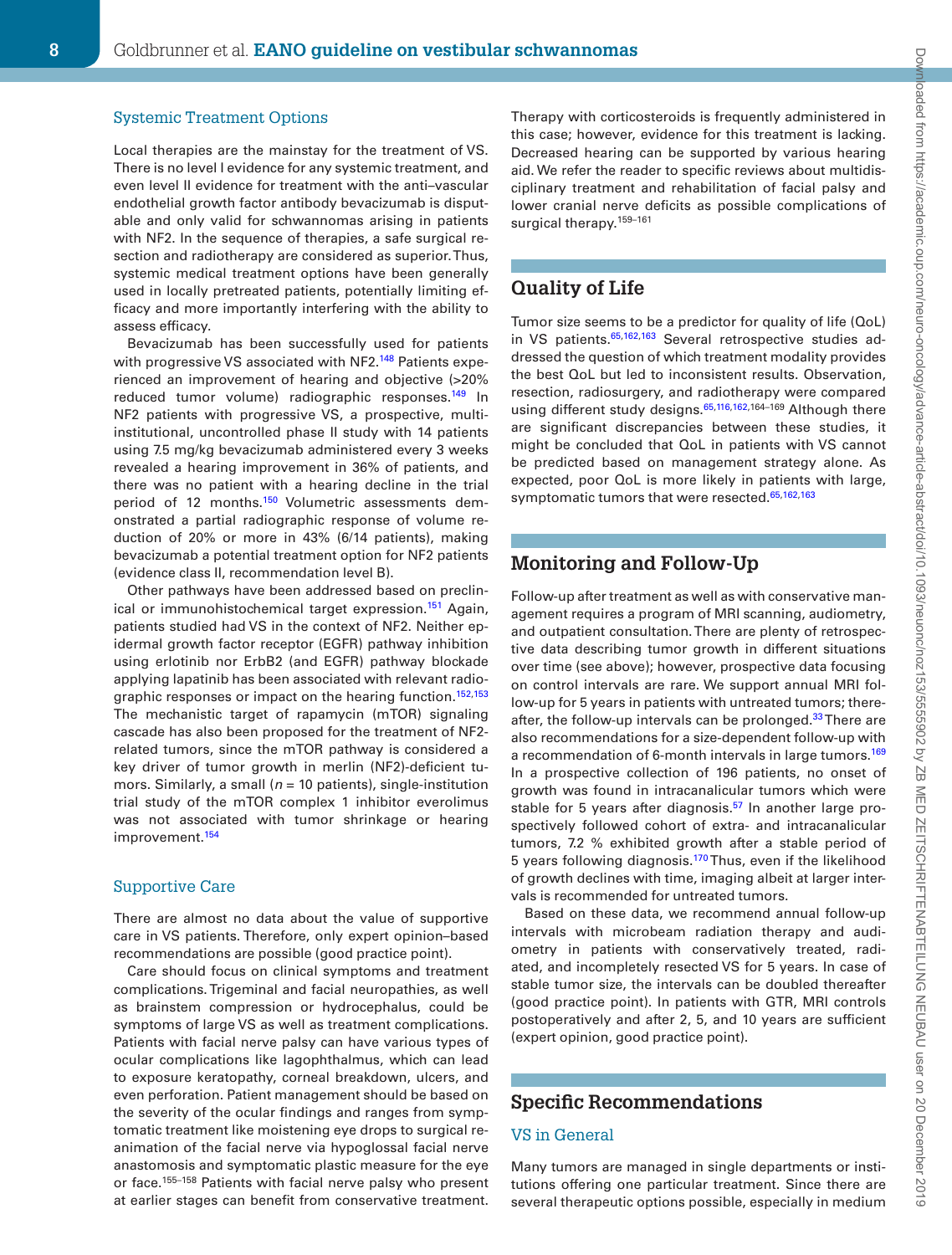sized tumors, we recommend discussion of patients with VS in multidisciplinary tumor boards. Besides treatment decisions, follow-up including pseudoprogression can be evaluated by specialists from all disciplines involved (expert opinion, good practice point).

If surgery is indicated, surgical treatment at a highvolume center is recommended, since surgical experience affects outcome (evidence class IV, good practice point).

## Sporadic Unilateral VS

<span id="page-8-0"></span>**Table 5** Key recommendations

#### *Small asymptomatic tumor (Koos grades I–II)*

Management of sporadic, non-NF2 related unilateral VS should depend on symptoms and signs and the size of the tumor. In small, asymptomatic tumor with regular cranial nerve function, observation is the management of choice. The data available provide evidence level III and recommendation level C.

As an alternative to observation, SRS can be performed to stop tumor growth and preserve long-term nerve function. However, there still is a small risk of deterioration of nerve function or QoL. There is evidence level II and recommendation level B for SRS in asymptomatic patients.

If long-term preservation of nerve function is the primary aim of management, even surgery can be chosen; however, the risk of any functional deterioration is considerable, ranging up to 50% (evidence class III). Therefore, we recommend not to perform surgery in these patients (recommendation level C).

#### *Small tumor with impaired hearing (Koos grades I–II)*

If patients with small tumors become symptomatic with vestibular and/or auditory symptoms, therapy should be discussed to avoid further deterioration. In these cases, SRS offers a better rate of hearing preservation and a lower risk for facial paresis than surgery (recommendation level C).

#### *Small tumor with complete hearing loss (Koos grades I–II)*

In these patients, the aim of therapy can be cure or tumor control while preserving facial nerve function. All options can be justified in these cases. Observation is usually the first option, since there is no function endangered for a long period of time (evidence class III, recommendation level C). SRS or surgery carries a low risk of facial nerve damage and may provide long-term control or cure, respectively. Besides facial nerve function, SRS carries a lower risk profile than surgery, making SRS the first option if tumor control is regarded sufficient by the patient (evidence class II, recommendation level B).

#### *Medium sized tumors (Koos grades III–IV, <3 cm).*

—Most patients with medium sized tumors present with vestibular or cochlear symptoms. Facial paresis is rare and might even be a hint for a facial schwannoma. Due to the symptomatic burden and considerable tumor volume, therapy should be performed. Surgery or radiosurgery can

| <b>Clinical Situation</b>                             | Recommendation                   | <b>Evidence Class</b> | Recomm. Level                |  |  |
|-------------------------------------------------------|----------------------------------|-----------------------|------------------------------|--|--|
| Spontaneous VS, small asymptomatic                    | Observation                      | III                   | $\mathsf{C}$                 |  |  |
| <b>OR</b>                                             |                                  |                       |                              |  |  |
|                                                       | <b>SRS</b>                       | $\mathbf{H}$          | B                            |  |  |
| Spontaneous VS, small, complete hearing loss          | Observation                      | III                   | $\mathsf{C}$                 |  |  |
|                                                       | <b>OR</b>                        |                       |                              |  |  |
|                                                       | <b>SRS</b>                       | Ш                     | B                            |  |  |
| superior to                                           |                                  |                       |                              |  |  |
|                                                       | Surgery                          | III                   | $\mathsf{C}$                 |  |  |
| Spontaneous VS, large with brainstem com-<br>pression | Surgery                          | IV                    | Good practice point<br>(GPP) |  |  |
| inferior to                                           |                                  |                       |                              |  |  |
|                                                       | Combination sur-<br>$gery + SRS$ | IV                    | GPP                          |  |  |
| NF <sub>2</sub>                                       | Surgery                          | IV                    | GPP                          |  |  |
|                                                       | and/or                           |                       |                              |  |  |
|                                                       | <b>SRS</b>                       | IV                    | GPP                          |  |  |
|                                                       | and/or                           |                       |                              |  |  |
|                                                       | Bevacizumab                      | Ш                     | B                            |  |  |
|                                                       | and/or                           |                       |                              |  |  |
|                                                       | <b>SRT</b>                       | IV                    | GPP                          |  |  |
|                                                       | dependent on situation           |                       |                              |  |  |
|                                                       |                                  |                       |                              |  |  |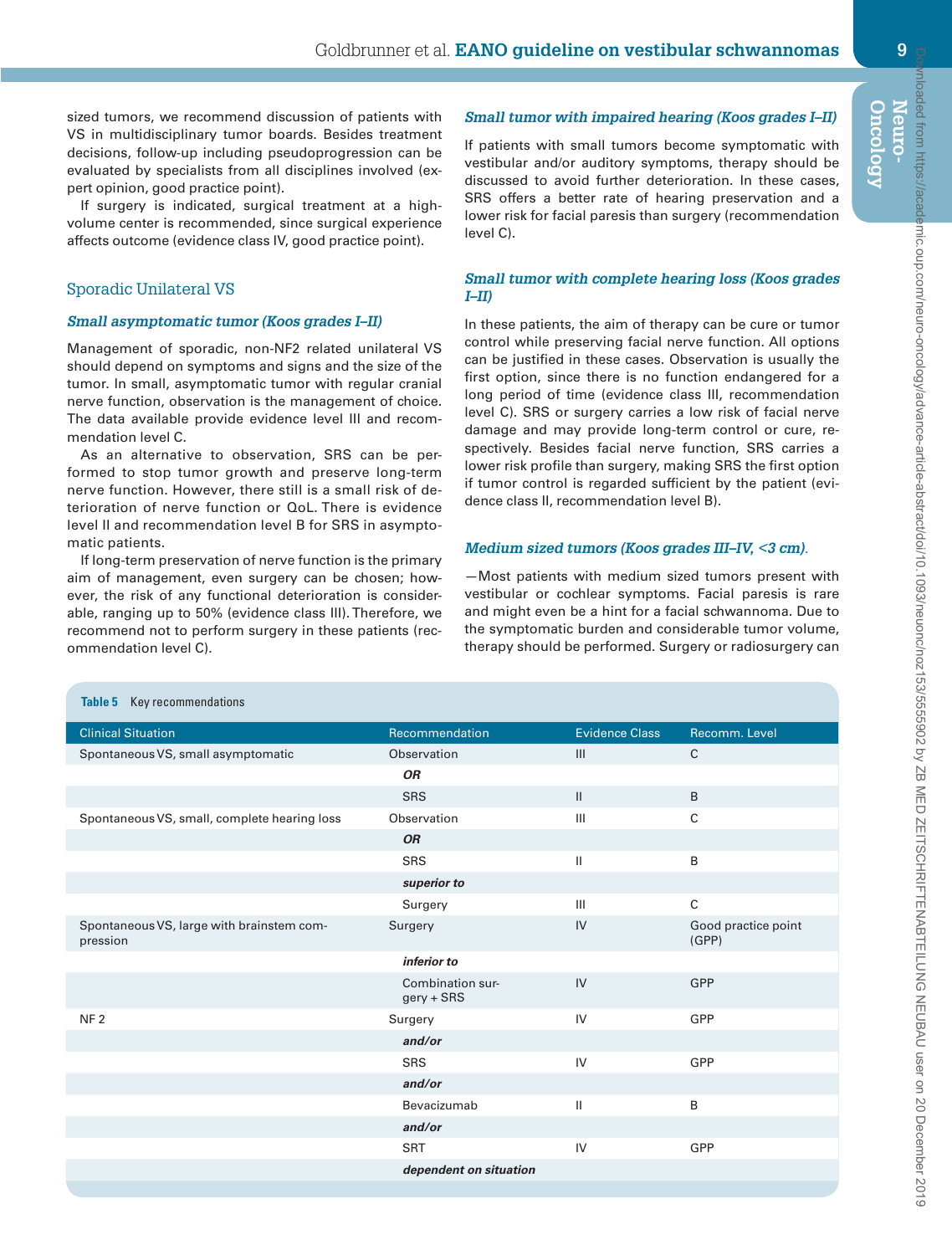be recommended at a very similar level (recommendation level C). The risk profile of SRS is lower than that of surgery, however, surgery can offer complete removal of the tumor. Altogether, this situation should be meticulously discussed with the patients and all options explained. Also subtotal resection to preserve function might be an option, if subsequent SRS of a growing tumor rest can be provided (good practice point).

#### *Large tumor with brainstem compression (Koos grade IV, >3 cm)*

These patients typically suffer from eighth cranial nerve symptoms for a long time. A considerable number of these patients present with additional symptoms like facial nerve paresis and gait ataxia. Primary goal of therapy is decompression of the brainstem and stretched cranial nerves, which makes surgery the only option. Since there are no prospective studies for this clinical situation, recommendation level is good practice point. Surgery in large tumors is accompanied by a considerable risk for loss or deterioration of cranial nerve function. For this reason, tumor mass reduction by incomplete resection, followed by SRS or observation, is a valid option (evidence class IV, good practice point).

#### NF2 with Uni- or Bilateral VS

Patients with NF2 suffer from bilateral VS or unilateral VS and other intracranial and/or spinal tumors (see [Table 1\)](#page-1-0). The high incidence of newly developing tumors, the fast tumor growth and early tumor regrowth, as well as the lack of a cure make patient management challenging.<sup>171</sup> Generally, observation and follow-up should use shorter intervals compared with spontaneous VS, particularly in younger patients. Follow-up intervals of 6–12 months are recommended (evidence level IV, good practice point). In most patients, several consecutive therapies have to be performed to preserve cranial nerve and brainstem function. Bilateral VS may lead to intense brainstem compression, making surgical decompression mandatory. If incomplete resection is performed to preserve seventh and/or eighth cranial nerve function, residual tumors may be treated by SRS; in small tumors, observation may be appropriate. In inevitable recurrent situations, therapy depends on the clinical condition of the patient, cranial nerve symptoms, tumor size, and therapies performed earlier. Re-surgery and re-SRS commonly need to be performed depending on the respective risk profile (good practice point). Prospective data show positive effects of bevacizumab on hearing and tumor growth (evidence class II), making bevacizumab a good treatment option (recommendation level B).172–174 Due to impaired hearing function, auditory rehabilitation is of utmost importance for these patients. There are no prospective data on general management, surgery, or SRS, especially for NF2 patients, allowing only recommendation as good practice points.

Key recommendations are summarized in [Table 5](#page-8-0).

#### Research Outlook

This guideline presents the recommendations derived from the current state of the literature. To generate progress in the area of VS management, we recommend to focus on the following issues:

The value of surgery versus SRS is difficult to evaluate in a prospective manner. Randomization is conceivable only in medium and small sized tumors and we suspect that patients will be reluctant to undergo randomization. An improved multidisciplinary communication in tumor boards might help to solve this problem.

Since considerable late effects on hearing have been encountered, more information about the long time effects of SRS is needed by extending clinical and radiological follow-up in VS patients more than 10 years.

According to other putative benign intracranial tumors like meningiomas, molecular profiling of VS should be intended on a broad scientific basis to (i) learn more about the reasons for clinically different growth behavior within a distinct WHO grade I tumor entity and (ii) define targets for a tailored pharmacotherapy.

#### **Keywords**

diagnosis | radiotherapy | surgery | treatment | vestibular schwannoma

# **Funding**

None.

**Conflict of interest statement.** None.

**Authorship statement.** Each author contributed to the text according to his/her specialty and each author reviewed and approved the final version of the manuscript.

# **References**

- <span id="page-9-0"></span>1. Ostrom QT, Gittleman H, Liao P, et al. CBTRUS statistical report: primary brain and other central nervous system tumors diagnosed in the United States in 2010–2014. *Neuro-Oncol.* 2017;19(suppl\_5):v1–v88.
- <span id="page-9-1"></span>2. Babu R, Sharma R, Bagley JH, Hatef J, Friedman AH, Adamson C. Vestibular schwannomas in the modern era: epidemiology, treatment trends, and disparities in management. *J Neurosurg.* 2013;119(1):121–130.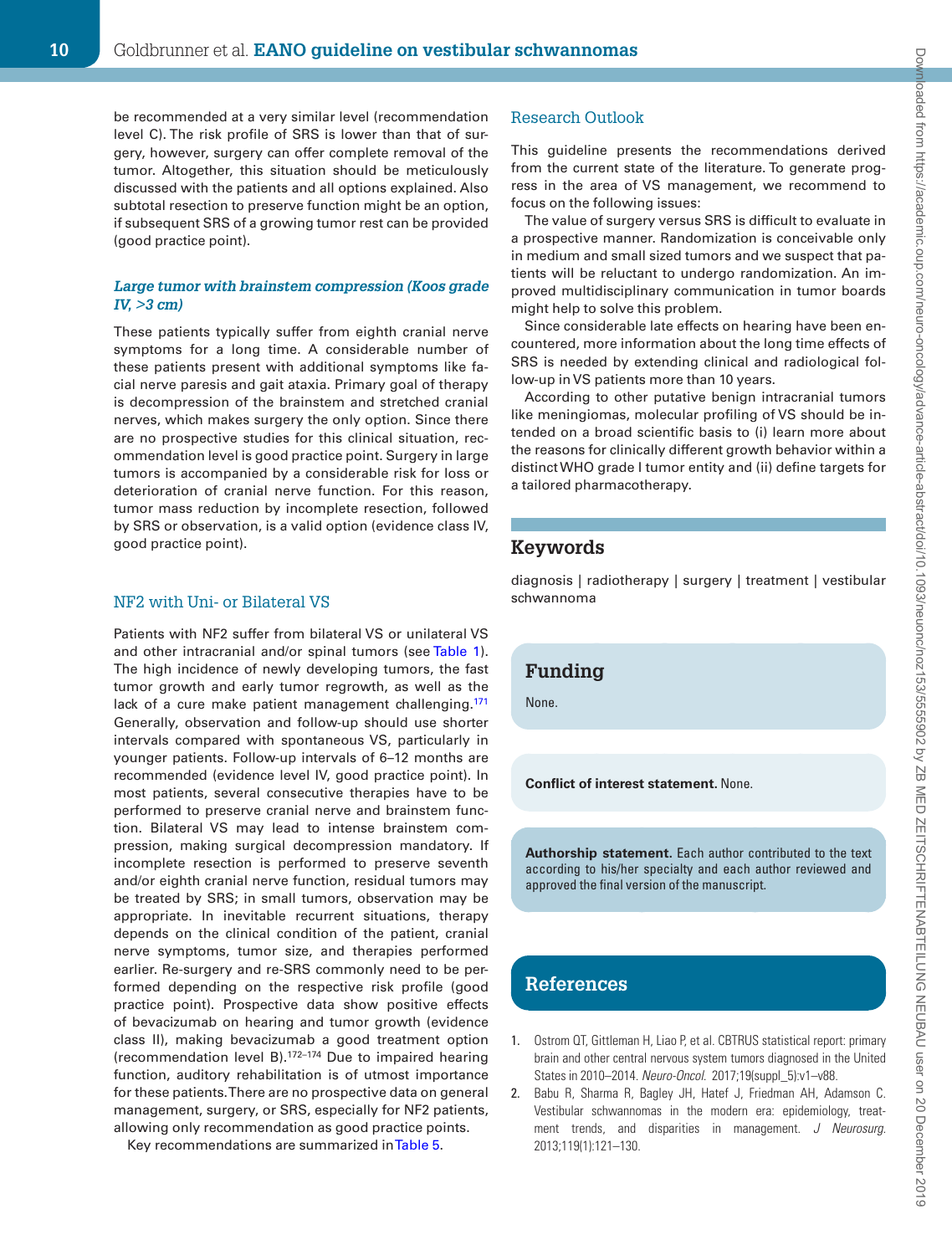- <span id="page-10-1"></span><span id="page-10-0"></span>4. Andersen JF, Nilsen KS, Vassbotn FS, et al. Predictors of vertigo in patients with untreated vestibular schwannoma. *Otol Neurotol.* 2015;36(4):647–652.
- <span id="page-10-2"></span>5. Kshettry VR, Hsieh JK, Ostrom QT, Kruchko C, Barnholtz-Sloan JS. Incidence of vestibular schwannomas in the United States. *J Neurooncol.* 2015;124(2):223–228.
- <span id="page-10-3"></span>6. Carlson ML, Marston AP, Glasgow AE, et al. Racial differences in vestibular schwannoma. *Laryngoscope.* 2016;126(9):2128–2133.
- <span id="page-10-4"></span>7. Larjavaara S, Feychting M, Sankila R, et al. Incidence trends of vestibular schwannomas in Denmark, Finland, Norway and Sweden in 1987– 2007. *Br J Cancer.* 2011;105(7):1069–1075.
- <span id="page-10-5"></span>8. Stangerup SE, Caye-Thomasen P. Epidemiology and natural history of vestibular schwannomas. *Otolaryngol Clin North Am.* 2012;45(2):257– 268, vii.
- <span id="page-10-6"></span>9. Schoemaker MJ, Swerdlow AJ, Auvinen A, et al. Medical history, cigarette smoking and risk of acoustic neuroma: an international casecontrol study. *Int J Cancer.* 2007;120(1):103–110.
- <span id="page-10-7"></span>10. Agnihotri S, Jalali S, Wilson MR, et al. The genomic landscape of schwannoma. *Nat Genet.* 2016;48(11):1339–1348.
- <span id="page-10-8"></span>11. Sainz J, Huynh DP, Figueroa K, Ragge NK, Baser ME, Pulst SM. Mutations of the neurofibromatosis type 2 gene and lack of the gene product in vestibular schwannomas. *Hum Mol Genet.* 1994;3(6):885–891.
- <span id="page-10-9"></span>12. Håvik AL, Bruland O, Myrseth E, et al. Genetic landscape of sporadic vestibular schwannoma. *J Neurosurg.* 2018;128(3):911–922.
- <span id="page-10-10"></span>13. Wang L, Zehir A, Sadowska J, et al. Consistent copy number changes and recurrent PRKAR1A mutations distinguish Melanotic Schwannomas from Melanomas: SNP-array and next generation sequencing analysis. *Genes Chromosomes Cancer.* 2015;54(8):463–471.
- <span id="page-10-11"></span>14. Koelsche C, Hovestadt V, Jones DT, et al. Melanotic tumors of the nervous system are characterized by distinct mutational, chromosomal and epigenomic profiles. *Brain Pathol.* 2015;25(2):202–208.
- <span id="page-10-12"></span>15. Röhrich M, Koelsche C, Schrimpf D, et al. Methylation-based classification of benign and malignant peripheral nerve sheath tumors. *Acta Neuropathol.* 2016;131(6):877–887.
- <span id="page-10-13"></span>16. Evans DG, Moran A, King A, Saeed S, Gurusinghe N, Ramsden R. Incidence of vestibular schwannoma and neurofibromatosis 2 in the North West of England over a 10-year period: higher incidence than previously thought. *Otol Neurotol.* 2005;26(1):93–97.
- <span id="page-10-17"></span>17. Evans DG, Huson SM, Donnai D, et al. A clinical study of type 2 neurofibromatosis. *Q J Med.* 1992;84(304):603–618.
- <span id="page-10-18"></span>18. Evans DG. Neurofibromatosis type 2. *Handb Clin Neurol.* 2015;132:87–96.
- <span id="page-10-14"></span>19. Evans DG, Howard E, Giblin C, et al. Birth incidence and prevalence of tumor-prone syndromes: estimates from a UK family genetic register service. *Am J Med Genet A.* 2010;152A(2):327–332.
- <span id="page-10-15"></span>20. Smith MJ, Bowers NL, Bulman M, et al. Revisiting neurofibromatosis type 2 diagnostic criteria to exclude LZTR1-related schwannomatosis. *Neurology.* 2017;88(1):87–92.
- <span id="page-10-16"></span>21. Pathmanaban ON, Sadler KV, Kamaly-Asl ID, et al. Association of genetic predisposition with solitary schwannoma or meningioma in children and young adults. *JAMA Neurol.* 2017;74(9):1123–1129.
- 22. Evans DG, Lye R, Neary W, et al. Probability of bilateral disease in people presenting with a unilateral vestibular schwannoma. *J Neurol Neurosurg Psychiatry.* 1999;66(6):764–767.
- 23. Evans DG, Ramsden RT, Shenton A, et al. What are the implications in individuals with unilateral vestibular schwannoma and other neurogenic tumors? *J Neurosurg.* 2008;108(1):92–96.
- <span id="page-10-25"></span>24. Evans DG, Ramsden RT, Gokhale C, Bowers N, Huson SM, Wallace A. Should NF2 mutation screening be undertaken in patients with

an apparently isolated vestibular schwannoma? *Clin Genet.* 2007;71(4):354–358.

- <span id="page-10-19"></span>25. Evans DG, Ramsden RT, Shenton A, et al. Mosaicism in neurofibromatosis type 2: an update of risk based on uni/bilaterality of vestibular schwannoma at presentation and sensitive mutation analysis including multiple ligation-dependent probe amplification. *J Med Genet.* 2007;44(7):424–428.
- <span id="page-10-20"></span>26. Dewan R, Pemov A, Kim HJ, et al. Evidence of polyclonality in neurofibromatosis type 2-associated multilobulated vestibular schwannomas. *Neuro Oncol.* 2015;17(4):566–573.
- <span id="page-10-21"></span>27. Stivaros SM, Stemmer-Rachamimov AO, Alston R, et al. Multiple synchronous sites of origin of vestibular schwannomas in neurofibromatosis Type 2. *J Med Genet.* 2015;52(8):557–562.
- <span id="page-10-22"></span>28. Evans DGR, Salvador H, Chang VY, et al. Cancer and central nervous system tumor surveillance in pediatric neurofibromatosis 2 and related disorders. *Clin Cancer Res.* 2017;23(12):e54–e61.
- <span id="page-10-23"></span>29. Evans DG, Baser ME, O'Reilly B, et al. Management of the patient and family with neurofibromatosis 2: a consensus conference statement. *Br J Neurosurg.* 2005;19(1):5–12.
- <span id="page-10-24"></span>30. Hexter A, Jones A, Joe H, et al; English Specialist NF2 Research Group. Clinical and molecular predictors of mortality in neurofibromatosis 2: a UK national analysis of 1192 patients. *J Med Genet.* 2015;52(10):699–705.
- <span id="page-10-26"></span>31. Evans DG, Raymond FL, Barwell JG, Halliday D. Genetic testing and screening of individuals at risk of NF2. *Clin Genet.* 2012;82(5):416–424.
- <span id="page-10-27"></span>32. Hentschel M, Scholte M, Steens S, Kunst H, Rovers M. The diagnostic accuracy of non-imaging screening protocols for vestibular schwannoma in patients with asymmetrical hearing loss and/or unilateral audiovestibular dysfunction: a diagnostic review and meta-analysis. *Clin Otolaryngol.* 2017;42(4):815–823.
- <span id="page-10-28"></span>33. Dunn IF, Bi WL, Mukundan S, et al. Congress of neurological surgeons systematic review and evidence-based guidelines on the role of imaging in the diagnosis and management of patients with vestibular schwannomas. *Neurosurgery.* 2018;82(2):E32–E34.
- <span id="page-10-29"></span>34. De Foer B, Kenis C, Van Melkebeke D, et al. Pathology of the vestibulocochlear nerve. *Eur J Radiol.* 2010;74(2):349–358.
- <span id="page-10-30"></span>35. Stuckey SL, Harris AJ, Mannolini SM. Detection of acoustic schwannoma: use of constructive interference in the steady state three-dimensional MR. *AJNR Am J Neuroradiol.* 1996;17(7):1219–1225.
- <span id="page-10-31"></span>36. Borges A, Casselman J. Imaging the cranial nerves: Part I: methodology, infectious and inflammatory, traumatic and congenital lesions. *Eur Radiol.* 2007;17(8):2112–2125.
- <span id="page-10-32"></span>37. Curtin HD. Rule out eighth nerve tumor: contrast-enhanced T1-weighted or high-resolution T2-weighted MR? *AJNR Am J Neuroradiol.* 1997;18(10):1834–1838.
- <span id="page-10-33"></span>38. Schmalbrock P, Chakeres DW, Monroe JW, Saraswat A, Miles BA, Welling DB. Assessment of internal auditory canal tumors: a comparison of contrast-enhanced T1-weighted and steady-state T2-weighted gradient-echo MR imaging. *AJNR Am J Neuroradiol.* 1999;20(7):1207–1213.
- <span id="page-10-34"></span>39. Xenellis JE, Linthicum FH Jr. On the myth of the glial/schwann junction (Obersteiner-Redlich zone): origin of vestibular nerve schwannomas. *Otol Neurotol.* 2003;24(1):1.
- <span id="page-10-35"></span>40. Roosli C, Linthicum FH Jr, Cureoglu S, Merchant SN. What is the site of origin of cochleovestibular schwannomas? *Audiol Neurootol.* 2012;17(2):121–125.
- <span id="page-10-36"></span>41. Louis DN, Perry A, Reifenberger G, et al. The 2016 World Health Organization Classification of Tumors of the Central Nervous System: a summary. *Acta Neuropathol.* 2016;131(6):803–820.
- <span id="page-10-37"></span>42. Woodruff JM, Godwin TA, Erlandson RA, Susin M, Martini N. Cellular schwannoma: a variety of schwannoma sometimes mistaken for a malignant tumor. *Am J Surg Pathol.* 1981;5(8):733–744.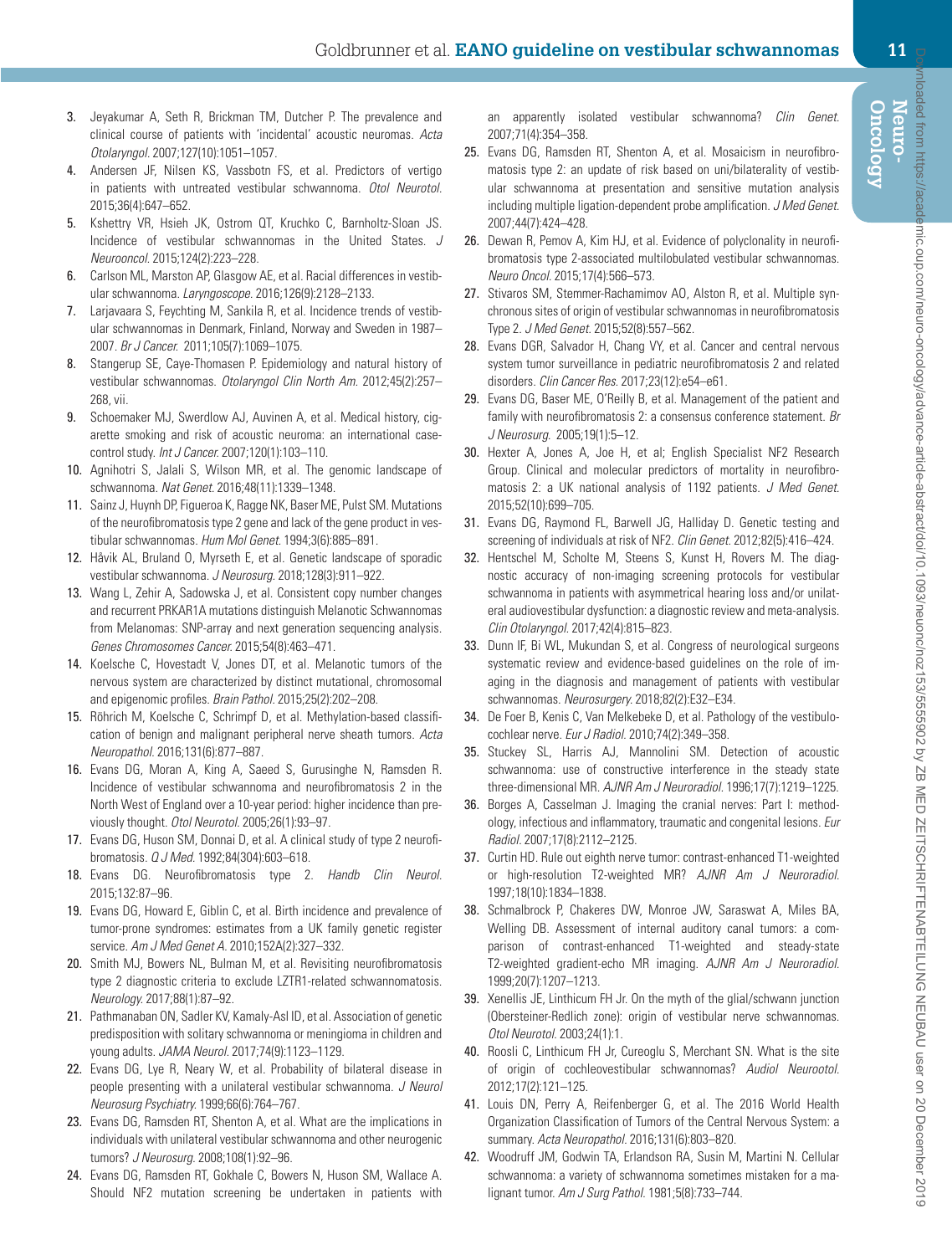- <span id="page-11-0"></span>43. White W, Shiu MH, Rosenblum MK, Erlandson RA, Woodruff JM. Cellular schwannoma. A clinicopathologic study of 57 patients and 58 tumors. *Cancer.* 1990;66(6):1266–1275.
- <span id="page-11-1"></span>44. Pekmezci M, Reuss DE, Hirbe AC, et al. Morphologic and immunohistochemical features of malignant peripheral nerve sheath tumors and cellular schwannomas. *Mod Pathol.* 2015;28(2):187–200.
- 45. Miller RT, Sarikaya H, Sos A. Melanotic schwannoma of the acoustic nerve. *Arch Pathol Lab Med.* 1986;110(2):153–154.
- 46. Saint-Blancard P, Goasguen O, Kossowski M, Dulou R. [A rare primary tumor of the cerebellopontine angle: melanotic schwannoma, a pigmented tumor with unpredictable prognosis]. *Rev Med Interne.* 2008;29(7):587–590.
- 47. Torres-Mora J, Dry S, Li X, Binder S, Amin M, Folpe AL. Malignant melanotic schwannian tumor: a clinicopathologic, immunohistochemical, and gene expression profiling study of 40 cases, with a proposal for the reclassification of "melanotic schwannoma". *Am J Surg Pathol.* 2014;38(1):94–105.
- <span id="page-11-2"></span>48. Carney JA. Psammomatous melanotic schwannoma. A distinctive, heritable tumor with special associations, including cardiac myxoma and the Cushing syndrome. *Am J Surg Pathol.* 1990;14(3):206–222.
- <span id="page-11-3"></span>49. Küsters-Vandevelde HV, van Engen-van Grunsven IA, Küsters B, et al. Improved discrimination of melanotic schwannoma from melanocytic lesions by combined morphological and GNAQ mutational analysis. *Acta Neuropathol.* 2010;120(6):755–764.
- <span id="page-11-4"></span>50. Küsters-Vandevelde HV, Klaasen A, Küsters B, et al. Activating mutations of the GNAQ gene: a frequent event in primary melanocytic neoplasms of the central nervous system. *Acta Neuropathol.* 2010;119(3):317–323.
- <span id="page-11-5"></span>51. Capper D, Jones DTW, Sill M, et al. DNA methylation-based classification of central nervous system tumours. *Nature.* 2018;555(7697):469–474.
- <span id="page-11-6"></span>52. Germano IM, Sheehan J, Parish J, et al. Congress of neurological surgeons systematic review and evidence-based guidelines on the role of radiosurgery and radiation therapy in the management of patients with vestibular schwannomas. *Neurosurgery.* 2018;82(2):E49–E51.
- <span id="page-11-7"></span>53. Hillman TA, Chen DA, Quigley M, Arriaga MA. Acoustic tumor observation and failure to follow-up. *Otolaryngol Head Neck Surg.* 2010;142(3):400–404.
- <span id="page-11-8"></span>54. Paldor I, Chen AS, Kaye AH. Growth rate of vestibular schwannoma. *J Clin Neurosci.* 2016;32:1–8.
- <span id="page-11-9"></span>55. Varughese JK, Wentzel-Larsen T, Vassbotn F, Moen G, Lund-Johansen M. Analysis of vestibular schwannoma size in multiple dimensions: a comparative cohort study of different measurement techniques. *Clin Otolaryngol.* 2010;35(2):97–103.
- <span id="page-11-10"></span>56. Varughese JK, Breivik CN, Wentzel-Larsen T, Lund-Johansen M. Growth of untreated vestibular schwannoma: a prospective study. *J Neurosurg.* 2012;116(4):706–712.
- <span id="page-11-11"></span>57. Caye-Thomasen P, Hansen S, Dethloff T, Stangerup SE, Thomsen J. Sublocalization and volumetric growth pattern of intracanalicular vestibular schwannomas. *Laryngoscope.* 2006;116(7):1131–1135.
- <span id="page-11-12"></span>58. Hunter JB, Francis DO, O'Connell BP, et al. Single institutional experience with observing 564 vestibular schwannomas: factors associated with tumor growth. *Otol Neurotol.* 2016;37(10):1630–1636.
- <span id="page-11-13"></span>59. Sughrue ME, Yang I, Aranda D, et al. The natural history of untreated sporadic vestibular schwannomas: a comprehensive review of hearing outcomes. *J Neurosurg.* 2010;112(1):163–167.
- <span id="page-11-14"></span>60. Tveiten OV, Carlson ML, Goplen F, Vassbotn F, Link MJ, Lund-Johansen M. Long-term auditory symptoms in patients with sporadic vestibular schwannoma: an international cross-sectional study. *Neurosurgery.* 2015;77(2):218–227; discussion 227.
- <span id="page-11-15"></span>61. Stangerup SE, Tos M, Thomsen J, Caye-Thomasen P. Hearing outcomes of vestibular schwannoma patients managed with 'wait and scan': predictive value of hearing level at diagnosis. *J Laryngol Otol.* 2010;124(5):490–494.
- 62. Regis J, Carron R, Park MC, et al. Wait-and-see strategy compared with proactive Gamma Knife surgery in patients with intracanalicular vestibular schwannomas: clinical article. *J Neurosurg*  2013;119(Suppl):105–111.
- 63. Breivik CN, Nilsen RM, Myrseth E, et al. Conservative management or Gamma Knife radiosurgery for vestibular schwannoma: tumor growth, symptoms, and quality of life. *Neurosurgery.* 2013;73(1):48–56; discussion 56–57.
- 64. Yomo S, Arkha Y, Delsanti C, Roche PH, Thomassin JM, Regis J. Repeat Gamma Knife surgery for regrowth of vestibular schwannomas. *Neurosurgery.* 2009;64(1):48–54; discussion 54–55.
- <span id="page-11-16"></span>65. Carlson ML, Tveiten OV, Driscoll CL, et al. Long-term quality of life in patients with vestibular schwannoma: an international multicenter cross-sectional study comparing microsurgery, stereotactic radiosurgery, observation, and nontumor controls. *J Neurosurg*  2015;122(4):833–842.
- <span id="page-11-17"></span>66. Robinett ZN, Walz PC, Miles-Markley B, Moberly AC, Welling DB. Comparison of long-term quality-of-life outcomes in vestibular schwannoma patients. *Otolaryngol Head Neck Surg.*  2014;150(6):1024–1032.
- <span id="page-11-19"></span>67. Rutherford SA, King AT. Vestibular schwannoma management: what is the 'best' option? *Br J Neurosurg.* 2005;19(4):309–316.
- 68. Matthies C, Samii M. Management of 1000 vestibular schwannomas (acoustic neuromas): clinical presentation. *Neurosurgery.* 1997;40(1):1– 9; discussion 9–10.
- <span id="page-11-18"></span>69. Koos WT, Day JD, Matula C, Levy DI. Neurotopographic considerations in the microsurgical treatment of small acoustic neurinomas. *J Neurosurg* 1998;88(3):506–512.
- 70. Hitselberger WE, House WF. Classification of acoustic neuromas. *Arch Otolaryngol (Chicago, Ill.: 1960).* 1966;84(3):245–246.
- 71. Link MJ, Driscoll CL, Foote RL, Pollock BE. Radiation therapy and radiosurgery for vestibular schwannomas: indications, techniques, and results. *Otolaryngol Clin North Am* 2012;45(2):353–366, viii-ix.
- 72. Charabi S, Mantoni M, Tos M, Thomsen J. Cystic vestibular schwannomas: neuroimaging and growth rate. *J Laryngol Otol.*  1994;108(5):375–379.
- 73. Nutik SL, Babb MJ. Determinants of tumor size and growth in vestibular schwannomas. *J Neurosurg* 2001;94(6):922–926.
- <span id="page-11-25"></span>74. Vivas EX, Carlson ML, Neff BA, et al. Congress of neurological surgeons systematic review and evidence-based guidelines on intraoperative cranial nerve monitoring in vestibular schwannoma surgery. *Neurosurgery.*  2018;82(2):E44–E46.
- 75. Barker FG, 2nd, Carter BS, Ojemann RG, Jyung RW, Poe DS, McKenna MJ. Surgical excision of acoustic neuroma: patient outcome and provider caseload. *Laryngoscope.* 2003;113(8):1332–1343.
- 76. Mangham CA, Jr. Retrosigmoid versus middle fossa surgery for small vestibular schwannomas. *Laryngoscope.* 2004;114(8):1455–1461.
- <span id="page-11-20"></span>77. McClelland S, 3rd, Kim E, Murphy JD, Jaboin JJ. Operative mortality rates of acoustic neuroma surgery: a national cancer database analysis. *Otol Neurotol.* 2017;38(5):751–753.
- <span id="page-11-21"></span>78. Carlson ML, Vivas EX, McCracken DJ, et al. Congress of neurological surgeons systematic review and evidence-based guidelines on hearing preservation outcomes in patients with sporadic vestibular schwannomas. *Neurosurgery.* 2018;82(2):E35–E39.
- <span id="page-11-22"></span>79. Gardner G, Robertson JH. Hearing preservation in unilateral acoustic neuroma surgery. *Ann Otol Rhinol Laryngol.*  1988;97(1):55–66.
- <span id="page-11-23"></span>80. Morton RP, Ackerman PD, Pisansky MT, et al. Prognostic factors for the incidence and recovery of delayed facial nerve palsy after vestibular schwannoma resection. *J Neurosurg* 2011;114(2):375–380.
- <span id="page-11-24"></span>81. Myrseth E, Moller P, Pedersen PH, Lund-Johansen M. Vestibular schwannoma: surgery or Gamma Knife radiosurgery? A prospective,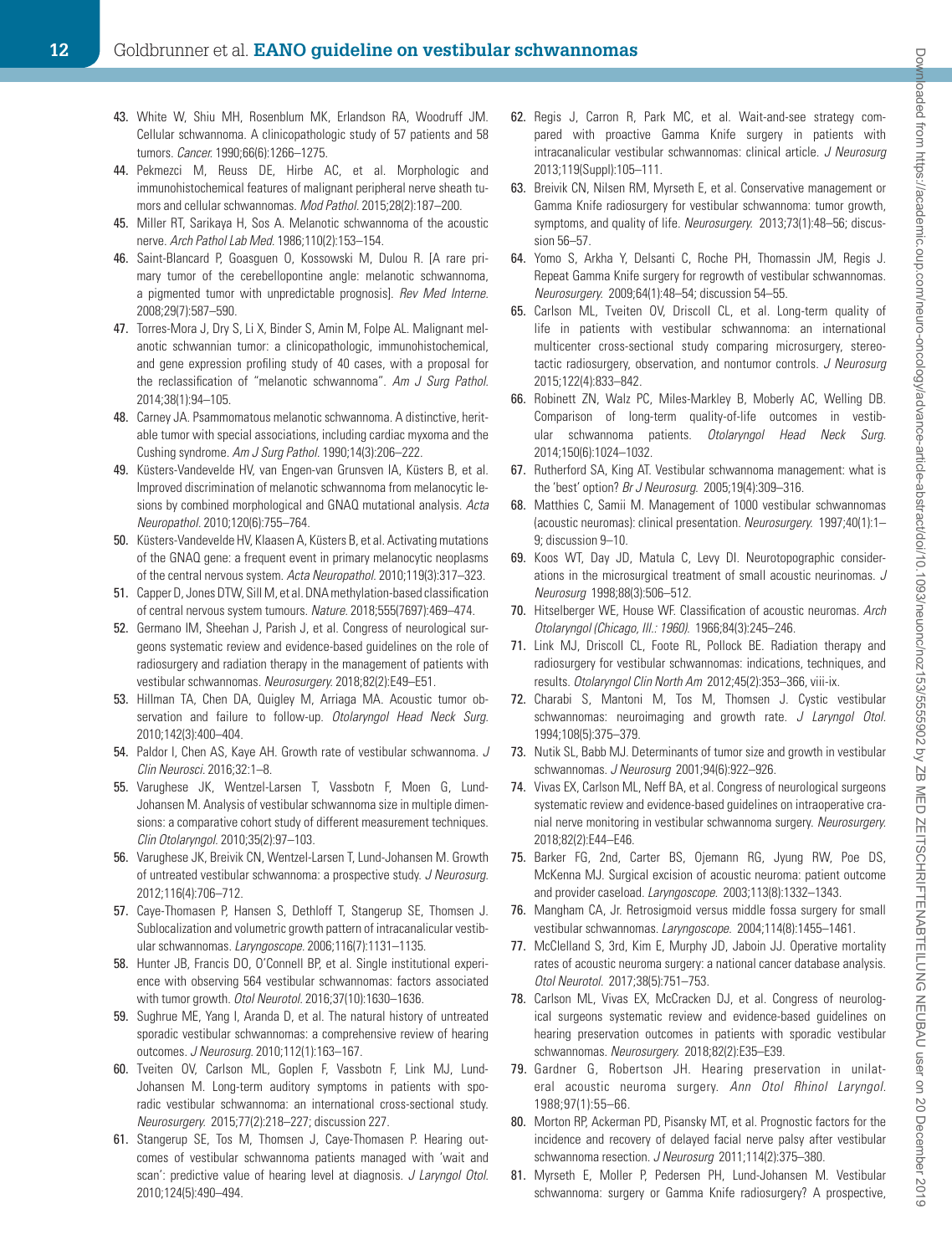nonrandomized study. *Neurosurgery.* 2009;64(4):654–661; discussion 661–663.

- <span id="page-12-0"></span>82. Acioly MA, Liebsch M, de Aguiar PH, Tatagiba M. Facial nerve monitoring during cerebellopontine angle and skull base tumor surgery: a systematic review from description to current success on function prediction. *World Neurosurg.* 2013;80(6):e271–e300.
- <span id="page-12-1"></span>83. Piccirillo E, Hiraumi H, Hamada M, Russo A, De Stefano A, Sanna M. Intraoperative cochlear nerve monitoring in vestibular schwannoma surgery—does it really affect hearing outcome? *Audiology & Neuro-Otol.*  2008;13(1):58–64.
- <span id="page-12-2"></span>84. Tonn JC, Schlake HP, Goldbrunner R, Milewski C, Helms J, Roosen K. Acoustic neuroma surgery as an interdisciplinary approach: a neurosurgical series of 508 patients. *J Neurol Neurosurg Psychiatry.*  2000;69(2):161–166.
- <span id="page-12-3"></span>85. Seol HJ, Kim CH, Park CK, et al. Optimal extent of resection in vestibular schwannoma surgery: relationship to recurrence and facial nerve preservation. *Neurol Med Chir.* 2006;46(4):176–180; discussion 180–181.
- <span id="page-12-4"></span>86. Jacob JT, Carlson ML, Driscoll CL, Link MJ. Volumetric analysis of tumor control following subtotal and near-total resection of vestibular schwannoma. *Laryngoscope.* 2016;126(8):1877–1882.
- <span id="page-12-5"></span>87. Chen Z, Prasad SC, Di Lella F, et al. The behavior of residual tumors and facial nerve outcomes after incomplete excision of vestibular schwannomas. *J Neurosurg.* 2014;120(6):1278–1287.
- 88. Bloch DC, Oghalai JS, Jackler RK, Osofsky M, Pitts LH. The fate of the tumor remnant after less-than-complete acoustic neuroma resection. *Otolaryngol Head Neck Surg.* 2004;130(1):104–112.
- 89. Park CK, Jung HW, Kim JE, Son YJ, Paek SH, Kim DG. Therapeutic strategy for large vestibular schwannomas. *J Neurooncol.* 2006;77(2):167–171.
- 90. van de Langenberg R, Hanssens PE, van Overbeeke JJ, et al. Management of large vestibular schwannoma. Part I. Planned subtotal resection followed by Gamma Knife surgery: radiological and clinical aspects. *J Neurosurg* 2011;115(5):875–884.
- <span id="page-12-6"></span>91. Gurgel RK, Dogru S, Amdur RL, Monfared A. Facial nerve outcomes after surgery for large vestibular schwannomas: do surgical approach and extent of resection matter? *Neurosurg Focus.* 2012;33(3):E16.
- <span id="page-12-7"></span>92. Samii M, Gerganov VM, Samii A. Functional outcome after complete surgical removal of giant vestibular schwannomas. *J Neurosurg*  2010;112(4):860–867.
- <span id="page-12-8"></span> 93. Iwai Y, Ishibashi K, Watanabe Y, Uemura G, Yamanaka K. Functional preservation after planned partial resection followed by Gamma Knife radiosurgery for large vestibular schwannomas. *World Neurosurg.*  2015;84(2):292–300.
- 94. Anaizi AN, Gantwerker EA, Pensak ML, Theodosopoulos PV. Facial nerve preservation surgery for Koos grade 3 and 4 vestibular schwannomas. *Neurosurgery.* 2014;75(6):671–675; discussion 676–677; quiz 677.
- 95. Brokinkel B, Sauerland C, Holling M, et al. Gamma Knife radiosurgery following subtotal resection of vestibular schwannoma. *J Clin Neurosci*  2014;21(12):2077–2082.
- <span id="page-12-9"></span> 96. Daniel RT, Tuleasca C, George M, et al. Preserving normal facial nerve function and improving hearing outcome in large vestibular schwannomas with a combined approach: planned subtotal resection followed by gamma knife radiosurgery. *Acta Neurochir.*  2017;159(7):1197–1211.
- 97. Roche PH, Ribeiro T, Khalil M, Soumare O, Thomassin JM, Pellet W. Recurrence of vestibular schwannomas after surgery. *Prog Neurol Surg.* 2008;21:89–92.
- 98. Husseini ST, Piccirillo E, Taibah A, Almutair T, Sequino G, Sanna M. Salvage surgery of vestibular schwannoma after failed radiotherapy: the Gruppo Otologico experience and review of the literature. *Am J Otolaryngol.* 2013;34(2):107–114.
- 99. Wise SC, Carlson ML, Tveiten OV, et al. Surgical salvage of recurrent vestibular schwannoma following prior stereotactic radiosurgery. *Laryngoscope.* 2016;126(11):2580–2586.
- 100. Slattery WH, 3rd. Microsurgery after radiosurgery or radiotherapy for vestibular schwannomas. *Otolaryngol Clin North Am*  2009;42(4):707–715.
- <span id="page-12-10"></span>101. Gharabaghi A, Samii A, Koerbel A, Rosahl SK, Tatagiba M, Samii M. Preservation of function in vestibular schwannoma surgery. *Neurosurgery.*  2007;60(2 Suppl 1):ONS124–127; discussion ONS127–128.
- <span id="page-12-11"></span>102. Rabelo de Freitas M, Russo A, Sequino G, Piccirillo E, Sanna M. Analysis of hearing preservation and facial nerve function for patients undergoing vestibular schwannoma surgery: the middle cranial fossa approach versus the retrosigmoid approach—personal experience and literature review. *Audiol & Neuro-otol.* 2012;17(2):71–81.
- 103. Rath GP, Bithal PK, Chaturvedi A, Dash HH. Complications related to positioning in posterior fossa craniectomy. *J Clin Neurosci*  2007;14(6):520–525.
- 104. Roessler K, Krawagna M, Bischoff B, et al. Improved postoperative facial nerve and hearing function in retrosigmoid vestibular schwannoma surgery significantly associated with semisitting position. *World Neurosurg.* 2016;87:290–297.
- 105. Spektor S, Fraifeld S, Margolin E, Saseedharan S, Eimerl D, Umansky F. Comparison of outcomes following complex posterior fossa surgery performed in the sitting versus lateral position. *J Clin Neurosci*  2015;22(4):705–712.
- <span id="page-12-12"></span>106. Moffat DA, Quaranta N, Chang P. Management of the high jugular bulb in translabyrinthine surgery. *Laryngoscope.* 2003;113(3):580–582.
- <span id="page-12-13"></span>107. Ahmad RA, Sivalingam S, Topsakal V, Russo A, Taibah A, Sanna M. Rate of recurrent vestibular schwannoma after total removal via different surgical approaches. *Ann Otol Rhinol Laryngol.* 2012;121(3):156–161.
- <span id="page-12-14"></span>108. Driscoll CL, Jackler RK, Pitts LH, Banthia V. Is the entire fundus of the internal auditory canal visible during the middle fossa approach for acoustic neuroma? *American Journal of Otology.* 2000;21(3):382–388.
- <span id="page-12-15"></span>109. Goddard JC, Schwartz MS, Friedman RA. Fundal fluid as a predictor of hearing preservation in the middle cranial fossa approach for vestibular schwannoma. *Otol Neurotol.* 2010;31(7):1128–1134.
- <span id="page-12-16"></span>110. Master AN, Roberts DS, Wilkinson EP, Slattery WH, Lekovic GP. Endoscope-assisted middle fossa craniotomy for resection of inferior vestibular nerve schwannoma extending lateral to transverse crest. *Neurosurgical focus.* 2018;44(3):E7.
- <span id="page-12-17"></span>111. Wackym PA, King WA, Poe DS, et al. Adjunctive use of endoscopy during acoustic neuroma surgery. *Laryngoscope.* 1999;109(8):1193–1201.
- <span id="page-12-18"></span>112. Jacob A, Robinson LL Jr, Bortman JS, Yu L, Dodson EE, Welling DB. Nerve of origin, tumor size, hearing preservation, and facial nerve outcomes in 359 vestibular schwannoma resections at a tertiary care academic center. *Laryngoscope.* 2007;117(12):2087–2092.
- <span id="page-12-19"></span>113. DeMonte F, Gidley PW. Hearing preservation surgery for vestibular schwannoma: experience with the middle fossa approach. *Neurosurg Focus.* 2012;33(3):E10.
- <span id="page-12-20"></span>114. Hadjipanayis CG, Carlson ML, Link MJ, et al. Congress of neurological surgeons systematic review and evidence-based guidelines on surgical resection for the treatment of patients with vestibular schwannomas. *Neurosurgery.* 2018;82(2):E40–E43.
- <span id="page-12-22"></span>115. Friedman WA, Bradshaw P, Myers A, Bova FJ. Linear accelerator radiosurgery for vestibular schwannomas. *J Neurosurg.* 2006;105(5):657–661.
- <span id="page-12-21"></span>116. Regis J, Pellet W, Delsanti C, et al. Functional outcome after gamma knife surgery or microsurgery for vestibular schwannomas. *J Neurosurg*  2002;97(5):1091–1100.
- 117. Wu CC, Guo WY, Chung WY, et al. Magnetic resonance imaging characteristics and the prediction of outcome of vestibular

**Oncology Neuro-**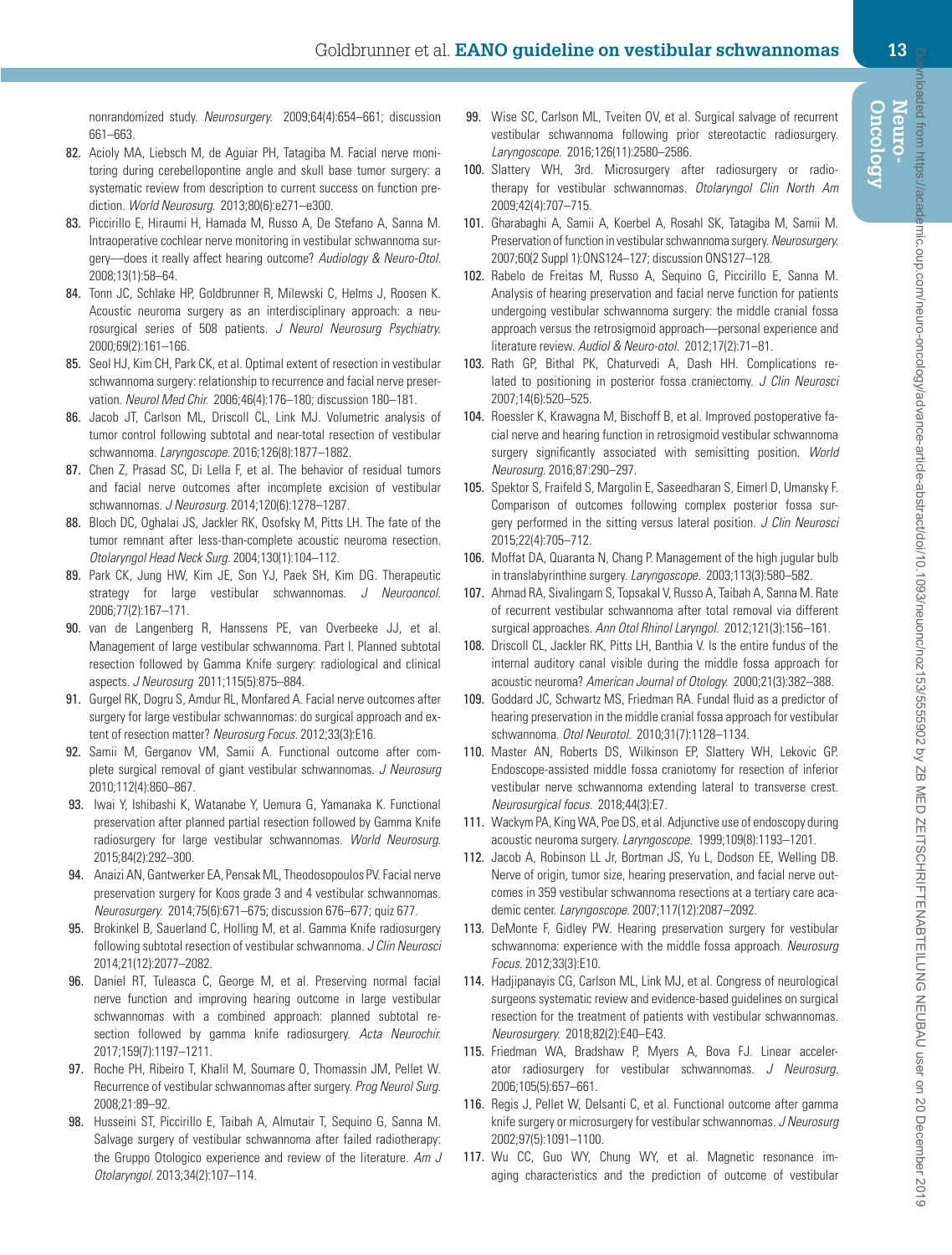schwannomas following Gamma Knife radiosurgery. *J Neurosurg*  2017;127(6):1384–1391.

- 118. Karpinos M, Teh BS, Zeck O, et al. Treatment of acoustic neuroma: stereotactic radiosurgery vs. microsurgery. *Int J Radiat Oncol Biol Phys.*  2002;54(5):1410–1421.
- 119. Pollock BE, Lunsford LD, Kondziolka D, et al. Outcome analysis of acoustic neuroma management: a comparison of microsurgery and stereotactic radiosurgery. *Neurosurgery.* 1995;36(1):215–224; discussion 224–229.
- 120. Pollock BE, Driscoll CL, Foote RL, et al. Patient outcomes after vestibular schwannoma management: a prospective comparison of microsurgical resection and stereotactic radiosurgery. *Neurosurgery.*  2006;59(1):77–85; discussion 77–85.
- 121. Akpinar B, Mousavi SH, McDowell MM, et al. Early radiosurgery improves hearing preservation in vestibular schwannoma patients with normal hearing at the time of diagnosis. *Int J Radiat Oncol Biol Phys.*  2016;95(2):729–734.
- <span id="page-13-0"></span>122. Tamura M, Carron R, Yomo S, et al. Hearing preservation after gamma knife radiosurgery for vestibular schwannomas presenting with high-level hearing. *Neurosurgery.* 2009;64(2):289–296; discussion 296.
- <span id="page-13-1"></span>123. Jacob JT, Carlson ML, Schiefer TK, Pollock BE, Driscoll CL, Link MJ. Significance of cochlear dose in the radiosurgical treatment of vestibular schwannoma: controversies and unanswered questions. *Neurosurgery.* 2014;74(5):466–474; discussion 474.
- 124. Carlson ML, Jacob JT, Pollock BE, et al. Long-term hearing outcomes following stereotactic radiosurgery for vestibular schwannoma: patterns of hearing loss and variables influencing audiometric decline. *J Neurosurg* 2013;118(3):579–587.
- 125. Lobato-Polo J, Kondziolka D, Zorro O, Kano H, Flickinger JC, Lunsford LD. Gamma knife radiosurgery in younger patients with vestibular schwannomas. *Neurosurgery.* 2009;65(2):294–300; discussion 300–301.
- 126. Mousavi SH, Niranjan A, Akpinar B, et al. Hearing subclassification may predict long-term auditory outcomes after radiosurgery for vestibular schwannoma patients with good hearing. *J Neurosurg*  2016;125(4):845–852.
- 127. Linskey ME, Johnstone PA, O'Leary M, Goetsch S. Radiation exposure of normal temporal bone structures during stereotactically guided gamma knife surgery for vestibular schwannomas. *J Neurosurg*  2013;119(Suppl):800–806.
- 128. Linskey ME. Hearing preservation in vestibular schwannoma stereotactic radiosurgery: what really matters? *J Neurosurg*  2013;119(Suppl):129–136.
- 129. Wackym PA, Runge-Samuelson CL, Nash JJ, et al. Gamma knife surgery of vestibular schwannomas: volumetric dosimetry correlations to hearing loss suggest stria vascularis devascularization as the mechanism of early hearing loss. *Otol Neurotol.* 2010;31(9):1480–1487.
- 130. Kano H, Kondziolka D, Khan A, Flickinger JC, Lunsford LD. Predictors of hearing preservation after stereotactic radiosurgery for acoustic neuroma: clinical article. *J Neurosurg* 2013;119(Suppl):863–873.
- 131. Anderson BM, Khuntia D, Bentzen SM, et al. Single institution experience treating 104 vestibular schwannomas with fractionated stereotactic radiation therapy or stereotactic radiosurgery. *J Neurooncol.*  2014;116(1):187–193.
- 132. Andrews DW, Suarez O, Goldman HW, et al. Stereotactic radiosurgery and fractionated stereotactic radiotherapy for the treatment of acoustic schwannomas: comparative observations of 125 patients treated at one institution. *Int J Radiat Oncol Biol Phys.* 2001;50(5):1265–1278.
- 133. Collen C, Ampe B, Gevaert T, et al. Single fraction versus fractionated linac-based stereotactic radiotherapy for vestibular schwannoma: a single-institution experience. *Int J Radiat Oncol Biol Phys.*  2011;81(4):e503–509.
- 134. Combs SE, Engelhard C, Kopp C, et al. Long-term outcome after highly advanced single-dose or fractionated radiotherapy in patients with vestibular schwannomas—pooled results from 3 large German centers. *Radiother Oncol.* 2015;114(3):378–383.
- 135. Kopp C, Fauser C, Müller A, et al. Stereotactic fractionated radiotherapy and LINAC radiosurgery in the treatment of vestibular schwannomareport about both stereotactic methods from a single institution. *Int J Radiat Oncol Biol Phys.* 2011;80(5):1485–1491.
- 136. Meijer OW, Vandertop WP, Baayen JC, Slotman BJ. Single-fraction vs. fractionated linac-based stereotactic radiosurgery for vestibular schwannoma: a single-institution study. *Int J Radiat Oncol Biol Phys.* 2003;56(5):1390–1396.
- 137. Kessel KA, Fischer H, Vogel MM, et al. Fractionated vs. single-fraction stereotactic radiotherapy in patients with vestibular schwannoma: hearing preservation and patients' self-reported outcome based on an established questionnaire. *Strahlenther Onkol.* 2017;193(3):192–199.
- 138. Persson O, Bartek J, Jr, Shalom NB, Wangerid T, Jakola AS, Forander P. Stereotactic radiosurgery vs. *f*ractionated radiotherapy for tumor control in vestibular schwannoma patients: a systematic review. *Acta Neurochir.* 2017;159(6):1013–1021.
- <span id="page-13-2"></span>139. King AT, Rutherford SA, Hammerbeck-Ward C, et al. Malignant peripheral nerve sheath tumors are not a feature of neurofibromatosis type 2 in the unirradiated patient. *Neurosurgery.* 2018;83(1):38–42.
- <span id="page-13-3"></span>140. Carlson ML, Jacob JT, Habermann EB, Glasgow AE, Raghunathan A, Link MJ. Malignant peripheral nerve sheath tumors of the eighth cranial nerve arising without prior irradiation. *J Neurosurg*  2016;125(5):1120–1129.
- <span id="page-13-4"></span>141. Pollock BE, Link MJ, Stafford SL, Parney IF, Garces YI, Foote RL. The risk of radiation-induced tumors or malignant transformation after singlefraction intracranial radiosurgery: results based on a 25-year experience. *Int J Radiat Oncol Biol Phys.* 2017;97(5):919–923.
- <span id="page-13-5"></span>142. Maducdoc MM, Ghavami Y, Linskey ME, Djalilian HR. Evaluation of reported malignant transformation of vestibular schwannoma: de novo and after stereotactic radiosurgery or surgery. *Otol Neurotol.*  2015;36(8):1301–1308.
- 143. Delsanti C, Roche PH, Thomassin JM, Regis J. Morphological changes of vestibular schwannomas after radiosurgical treatment: pitfalls and diagnosis of failure. *Prog Neurol Surg.* 2008;21:93–97.
- 144. Delsanti C, Tamura M, Galanaud D, Regis J. [Changing radiological results, pitfalls and criteria of failure]. *Neuro-Chirurgie.* 2004;50(2–3 Pt 2):312–319.
- 145. Nagano O, Higuchi Y, Serizawa T, et al. Transient expansion of vestibular schwannoma following stereotactic radiosurgery. *J Neurosurg*  2008;109(5):811–816.
- 146. Meijer OW, Weijmans EJ, Knol DL, et al. Tumor-volume changes after radiosurgery for vestibular schwannoma: implications for follow-up MR imaging protocol. *AJNR Am J Neuroradiol.* 2008;29(5):906–910.
- 147. Hayhurst C, Zadeh G. Tumor pseudoprogression following radiosurgery for vestibular schwannoma. *Neuro Oncol.* 2012;14(1):87–92.
- <span id="page-13-6"></span>148. Plotkin SR, Stemmer-Rachamimov AO, Barker FG, 2nd, et al. Hearing improvement after bevacizumab in patients with neurofibromatosis type 2. *N Engl J Med.* 2009;361(4):358–367.
- <span id="page-13-7"></span>149. Plotkin SR, Merker VL, Halpin C, et al. Bevacizumab for progressive vestibular schwannoma in neurofibromatosis type 2: a retrospective review of 31 patients. *Otol Neurotol.* 2012;33(6):1046–1052.
- <span id="page-13-8"></span>150. Blakeley JO, Ye X, Duda DG, et al. Efficacy and biomarker study of bevacizumab for hearing loss resulting from neurofibromatosis type 2-associated vestibular schwannomas. *J Clin Oncol* 2016;34(14):1669–1675.
- <span id="page-13-9"></span>151. Van Gompel JJ, Agazzi S, Carlson ML, et al. Congress of neurological surgeons systematic review and evidence-based guidelines on emerging therapies for the treatment of patients with vestibular schwannomas. *Neurosurgery.* 2018;82(2):E52–E54.